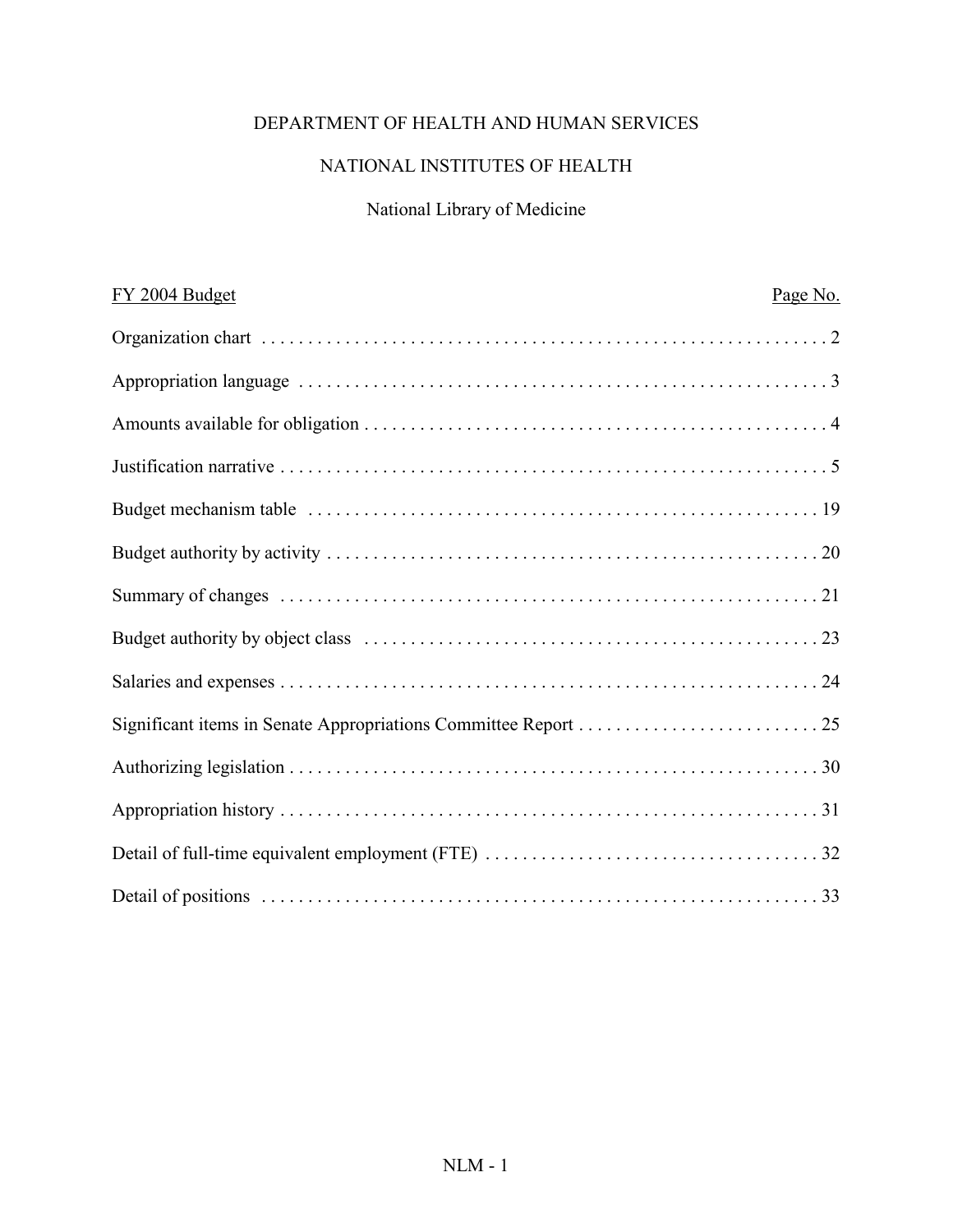

NATIONAL INSTITUTES OF HEALTH **NATIONAL INSTITUTES OF HEALTH** NATIONAL LIBRARY OF MEDICINE **NATIONAL LIBRARY OF MEDICINE ORGANIZATION STRUCTURE ORGANIZATION STRUCTURE**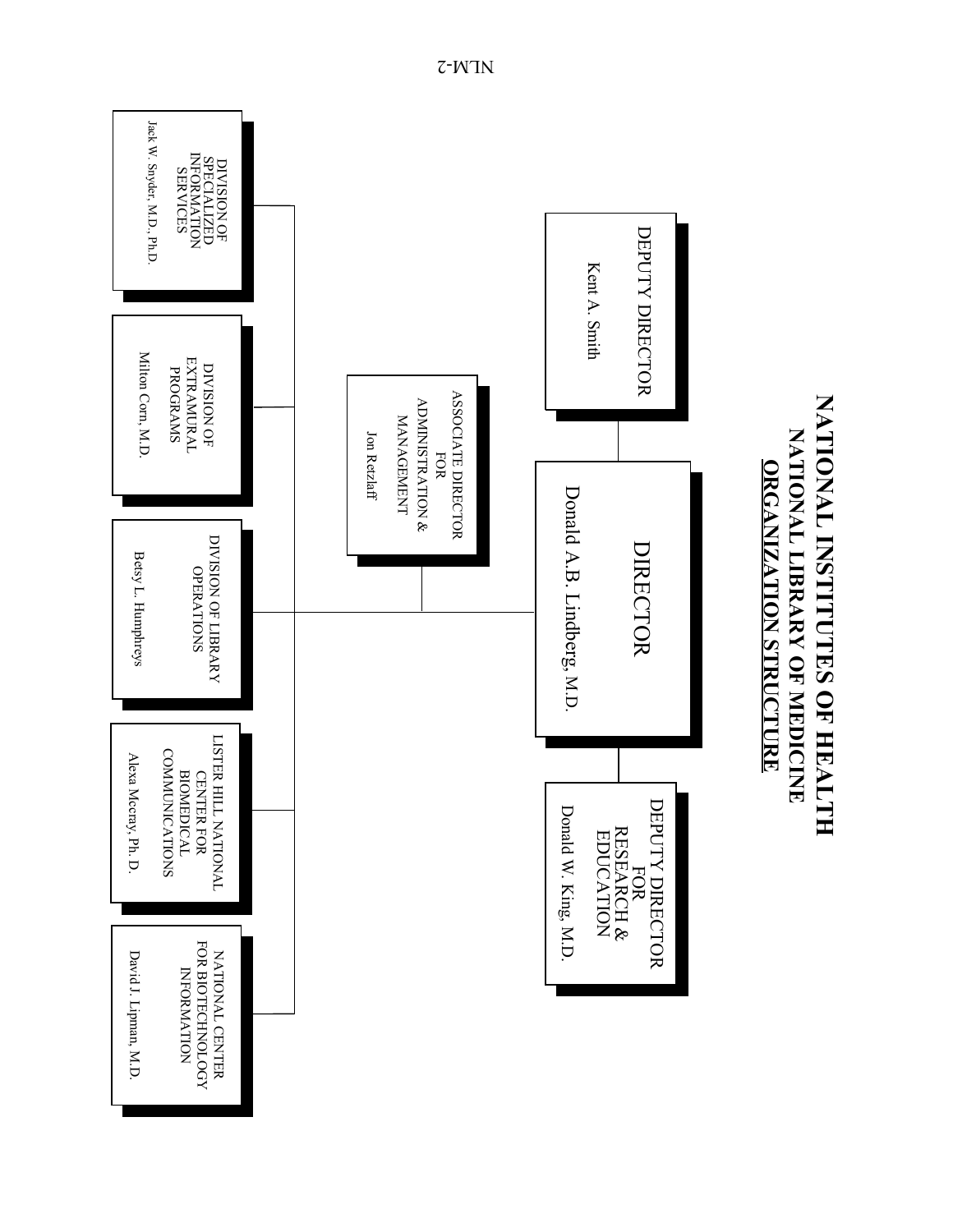## NATIONAL INSTITUTES OF HEALTH

## National Library of Medicine

*For carrying out Section 301 and Title IV of the Public Health Service Act with respect to health information communications, \$316,040,000, of which \$4,000,000 shall be available until expended for improvement of information systems: Provided, That in fiscal year 2004 the Library may enter into personal services contracts for the provision of services in facilities owned, operated or constructed under the jurisdiction of the National Institutes of Health.*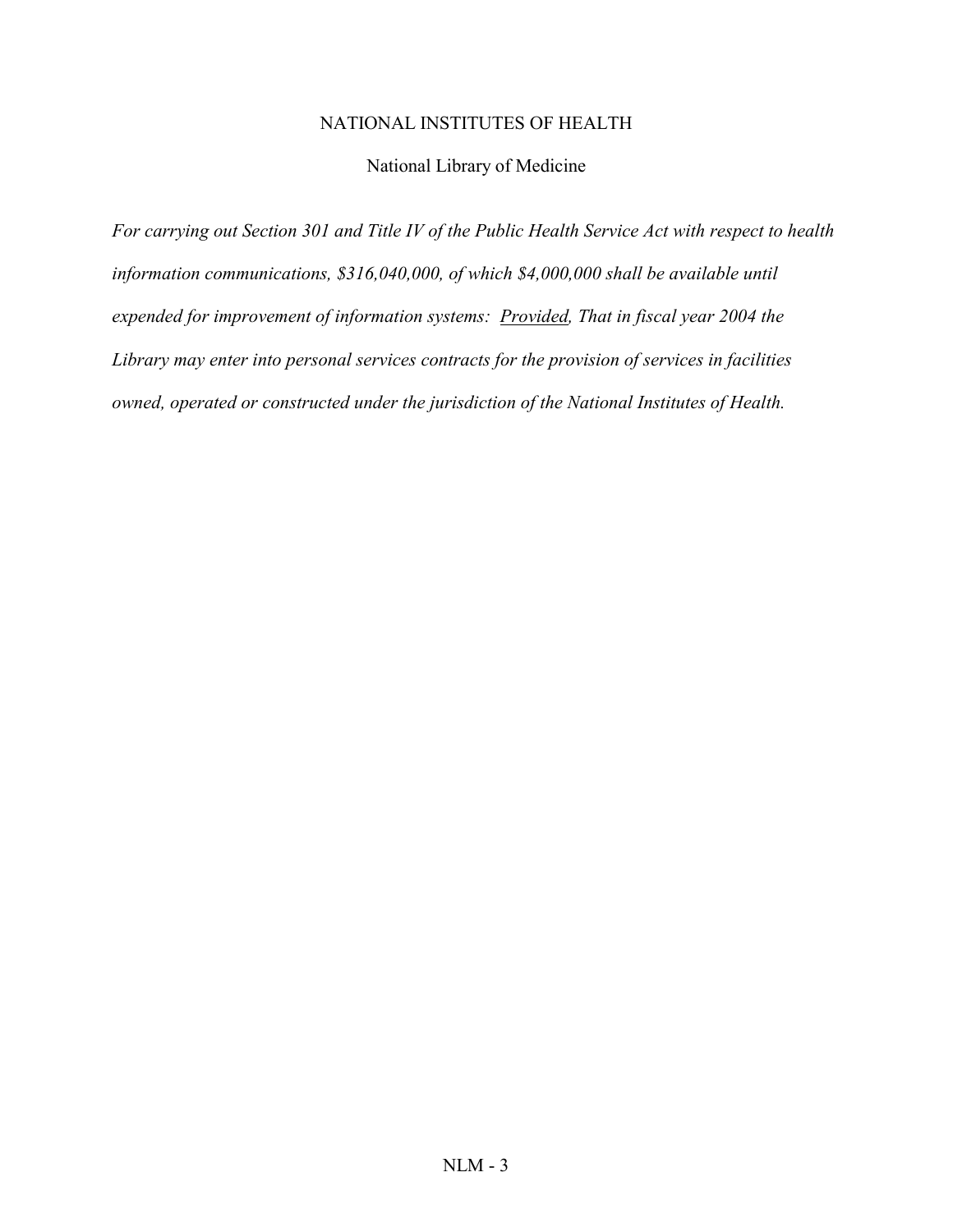### **National Institutes of Health National Library of Medicine**

|                                                                                                 |               | FY 2003 Amended |               |
|-------------------------------------------------------------------------------------------------|---------------|-----------------|---------------|
|                                                                                                 | FY 2002       | President's     | FY 2004       |
| Source of Funding                                                                               | Actual        | <b>Budget</b>   | Estimate      |
| Appropriation                                                                                   | \$277,658,000 | \$307,556,000   | \$316,040,000 |
| <b>Enacted Rescissions</b>                                                                      | (1,567,000)   | (0)             |               |
| Subtotal, Adjusted Appropriation                                                                | 276,091,000   | 307,556,000     | 316,040,000   |
| Real transfer to:<br>Other HHS Agencies through Secretary's<br>one-percent transfer authority   | (299,000)     | (0)             | (0)           |
| Comparative transfer from:<br>Fogarty International Center for<br>International Services Branch | 13,000        | 13,000          | 0             |
| Comparative transfer to:<br>Office of the Director for program changes                          | (1,521,000)   | (1,642,000)     | (0)           |
| National Institute of Biomedical Imaging<br>and Bioengineering                                  | (0)           | (0)             | (0)           |
| Subtotal, adjusted budget authority                                                             | 274,284,000   | 305,927,000     | 316,040,000   |
| Unobligated Balance, start of year                                                              | 0             | 300,725         | O             |
| Unobligated Balance, end of year                                                                | (300, 725)    | 0               | 0             |
| Subtotal, adjusted budget authority                                                             | 273,983,275   | 306,227,725     | 316,040,000   |
| Unobligated balance lapsing                                                                     | (96, 699)     |                 |               |
| Total obligations                                                                               | 273,886,576   | 306,227,725     | 316,040,000   |

### **Amounts Available for Obligation 1/**

1/ Excludes the following amounts for reimbursable activities carried out by this account: FY 2002 - \$4,006,372 FY 2003 - \$5,347,000 FY 2004 - \$5,354,000 Excludes \$4,712 in FY 2002 and \$4,038 in FY 2003 for royalties.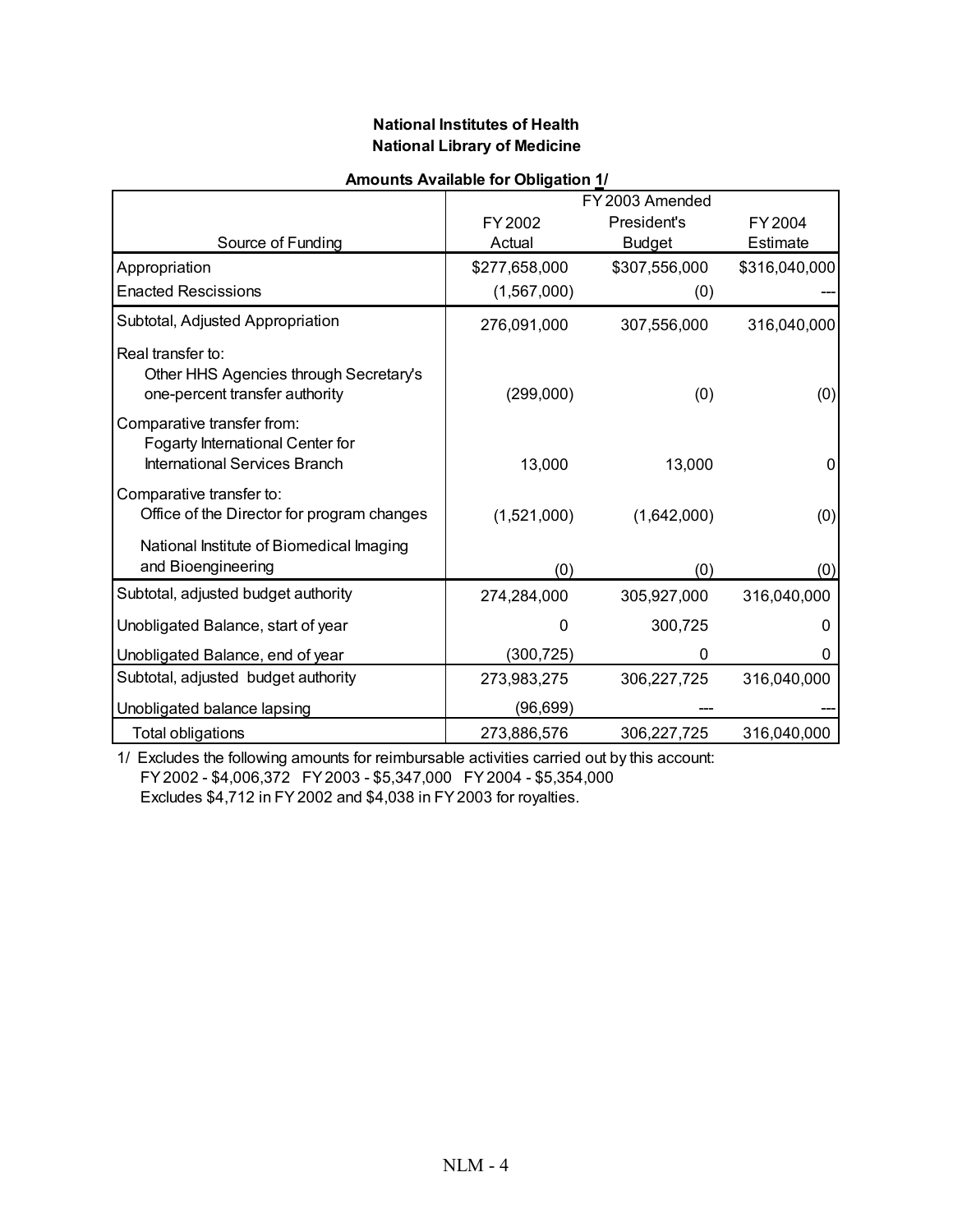## **Justification**

## **National Library of Medicine**

## Authorizing Legislation: Section 301 and Title IV of the Pubic Health Service Act, as amended. Reauthorizing legislation will be submitted.

Budget Authority: (dollars in thousands) FY 2002 FY 2003 FY 2004 Increase or Actual Estimate Estimate Decrease FTE BA FTE BA FTE BA FTE BA 673 \$274,284 677 \$305,927 666 \$316,040 -11 \$10,113

This document provides justification for the FY 2004 research activities of the National Library of Medicine, including HIV/AIDS activities. A more detailed description of NIH-wide fiscal year 2004 HIV/AIDS activities can be found in the NIH section entitled "Office of AIDS Research (OAR)."

## **INTRODUCTION**

This document describes a vibrant institution with a rapidly expanding role—the National Library of Medicine (NLM). Its role is expanding in the scope of information handled, from books and articles, through multimedia, to source databases such as GenBank, and expanding in customers served, from caregivers and scientists to patients and the international community. In short, advances in medical practice, new horizons in medical research, and the heightened expectation of the public, each contribute to an explosion in the information to be managed and in the demand for access—and everyone turns to the National Library of Medicine, with its 167 years of experience, to get the job done.

The past five years have had a transforming impact on the Library. Perhaps the most dramatic change is in the expanded user community we serve. This community includes not only traditional audiences—health professionals, scientists, educators, students, and librarians—but now, also, we serve directly the general public. With the trend toward virtual ubiquity in electronic information access, today, literally *anyone* with access to the Internet may use NLM's information services, both those directed to the scientific community and those new services directed to the general public.

Among those services for the scientific community is PubMed/MEDLINE. Although the MEDLINE database of journal article references dates back over 30 years, the improvements introduced in the last five years via the PubMed access system have resulted in remarkable increases in usage. The current rate is 500 million searches per year. NLM also provides an extensive set of genetic information resources, including the immense GenBank. The staff of highly trained scientists that create and maintain these resources has more than doubled in the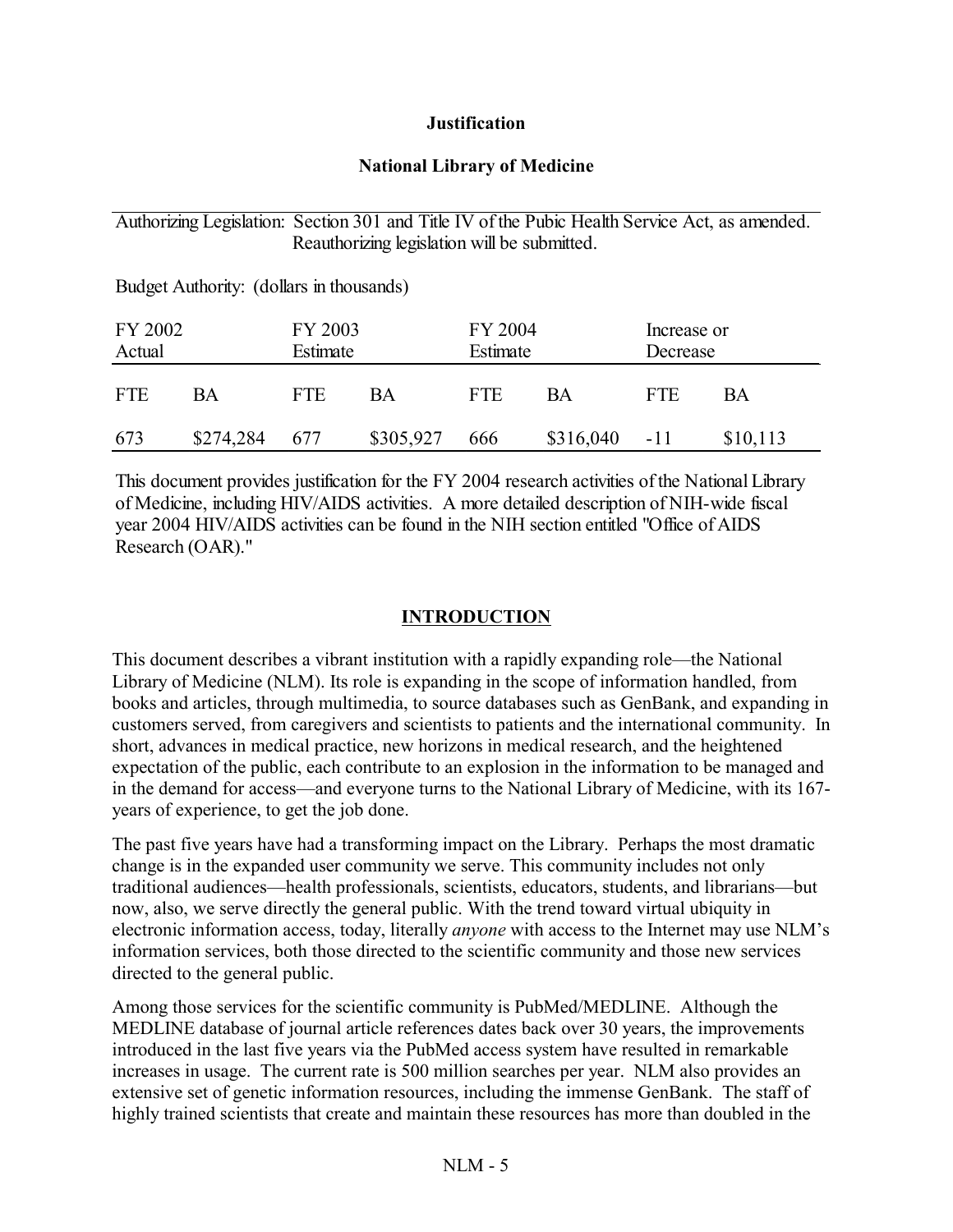last five years. For the general public, NLM works closely with other National Institutes of Health (NIH) components to produce MEDLINEplus, the consumer health information service introduced in 1998. This has been expanding rapidly both in usage and in the information it makes available to the public.

In recent years NLM has developed a number of information resources. One example is ClinicalTrials.gov, the result of extensive collaboration among the NLM, the NIH Institutes, the Food and Drug Administration (FDA) , and the research community at large. Other unique services are based on the Library's extensive historical collections, both textual and graphic. A case in point is the digitizing of rare illustrated volumes and making them "browsable" through a unique touch-screen system. Another is the digitizing of the papers—correspondence, lab notes, photos, etc.—of famous American medical scientists and making them available on the Web. NLM has also embarked on an ambitious program to preserve documents in digital form, and we work closely with the Library of Congress, the National Archives, and others to develop a strategy for selecting, organizing, and ensuring permanent access to digital information. These and other examples of notable progress achieved with the increased funding of recent years are described in the following sections.

## **STORIES OF DISCOVERY**

## *For Scientists and Health Professionals*

## *MEDLINE/PubMed*

It has often been observed that medical research begins and ends in a medical library. That is still true today—if one extends the definition of a medical library to the literature-based online databases that scientists use. A thorough review of what has been published is the first step in the research process, and this can be done at any computer terminal with free Web access to MEDLINE. MEDLINE, the world's largest medical literature database, was created and is maintained by the National Library of Medicine. Data resources and data handling tools, such as those produced by NLM's National Center for Biotechnology Information, are essential in actually conducting many of today's experiments. The final step in research is the sharing of findings by entering into MEDLINE pointers to a scientist's published results. No one knows how many blind alleys have been avoided and how much unnecessary and expensive duplication of research averted by scientists having access to up-to-date information about what other researchers around the world have discovered. In a sense, MEDLINE lets today's medical scientists see further by "standing on the shoulders of giants."

The National Library of Medicine has for more than a century provided the biomedical world with the gold standard of scientific information—originally the printed *Index Medicus*®, now also the online MEDLINE database. MEDLINE is a constantly growing electronic file that at last count contained more than 12 million references and abstracts to articles from 4,600 medical journals published worldwide covering the period 1966 to the present. It expands at the rate of about a half million records a year. When MEDLINE first appeared, in 1971, it was truly a pioneering effort in information technology, and it remains today the most authoritative entry point into the biomedical literature.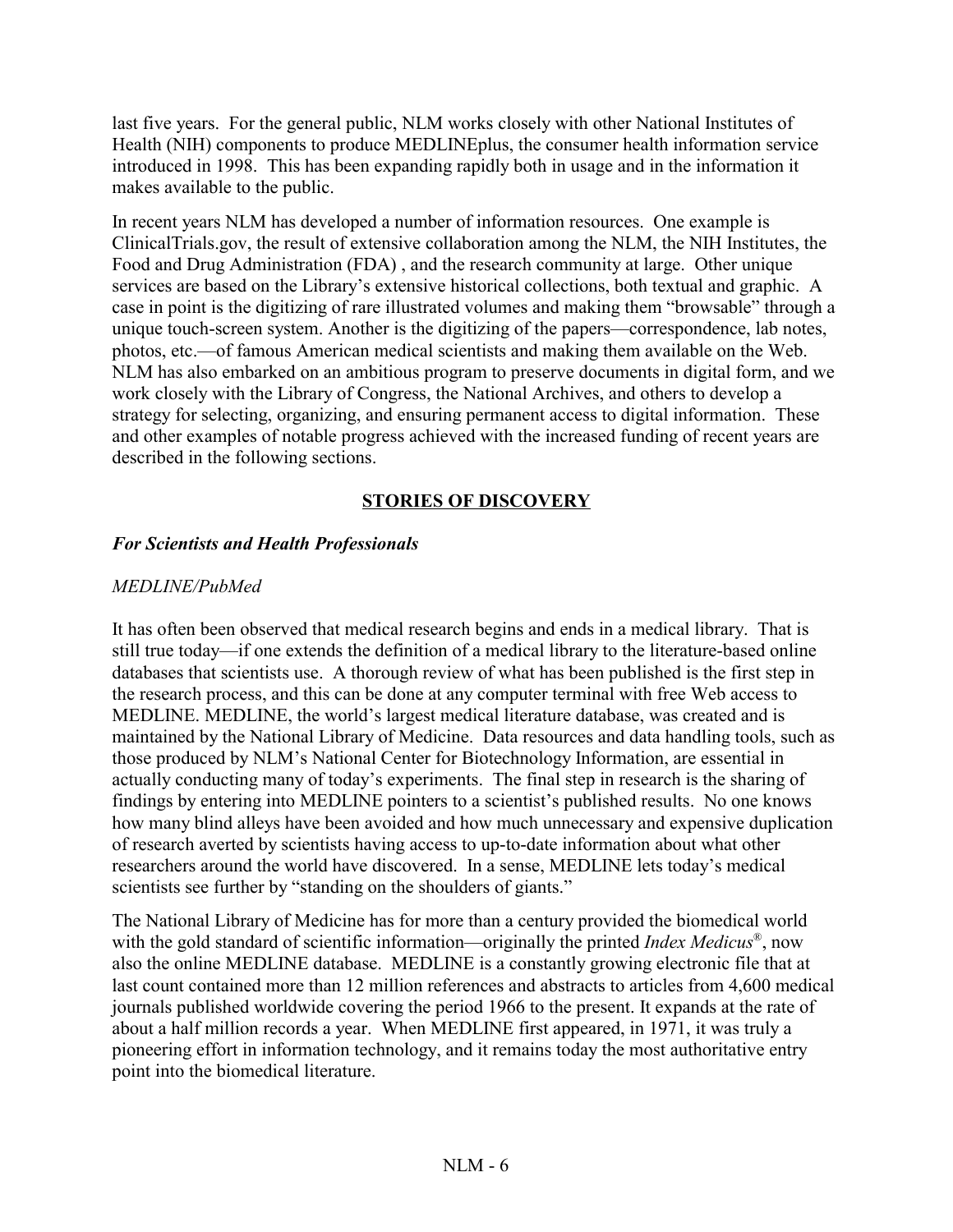The sophisticated yet easy-to-use access system for searching MEDLINE on the Web is called PubMed®. Since its introduction in 1997, continual improvements have been made, and today PubMed offers a high degree of flexibility to users. It is by far the most widely used medical information database in the world. Each day the 12 million records are queried more than 1.3 million times by 220,000 unique users. This is roughly a half *billion* searches per year.

## *Access to Full-text*

To make MEDLINE/PubMed even more useful, NLM has introduced links between the references and publisher websites so users could retrieve the full text of articles. Today, more than 3,200 of the 4,500 publications indexed for the database have such links. Where such links are not available, PubMed allows libraries to display information about print holdings available to their institutional users. Users far from a library can use the feature known as "Loansome Doc®" to order an article from a library in the National Network of Libraries of Medicine. A recent improvement is a text version of PubMed for users who require special adaptive equipment to access the web. This has had the additional benefit of making the system much more friendly for those using hand-held devices.

### *OLDMEDLINE*

NLM has extended its databases back in time. "OLDMEDLINE" contains hundreds of thousands of citations to articles from international biomedical journals covering the fields of medicine, preclinical sciences and allied health sciences during the period 1957 through 1965. There is important research published in these articles, on smallpox and tuberculosis to take just two pertinent examples, and to have this information available through online searching is a great boon to today's scientists and public health officials. NLM has also converted to electronic form the mammoth *Index-Catalogue of the Library of the Surgeon General's Office*, the premier resource for the history of medicine in the 19<sup>th</sup> century.

## *PubMed Central*

A new service to the scientific community is PubMedCentral<sup>TM</sup>. This Web-based digital archive of life sciences journal literature was created by NLM's National Center for Biotechnology Information. Publishers electronically send peer-reviewed articles to be included in PubMedCentral. Articles are usually available online within a day of original publication. A journal may deposit material as soon as it is published, or it may delay release for a specified period of time. NLM guarantees free access to the material; copyright remains with the publisher or the author. There are at present almost 100 journal titles in PubMedCentral, with more soon to come online. NLM has also begun to scan back issues of PubMed Central titles to create an even more useful archive.

## *NIH Bookshelf*

The latest innovation is a service called the "NIH Bookshelf." This is a growing collection of biomedical textbooks that has been assembled in online form in collaboration with the book publishers. There are currently more than a dozen books available, including texts on genetic analysis, molecular biology of the cell, retroviruses, and smallpox. More are scheduled for inclusion in the coming months. A textbook's content can be found by directly searching the Bookshelf, or even from MEDLINE/PubMed abstracts that have been hyperlinked to relevant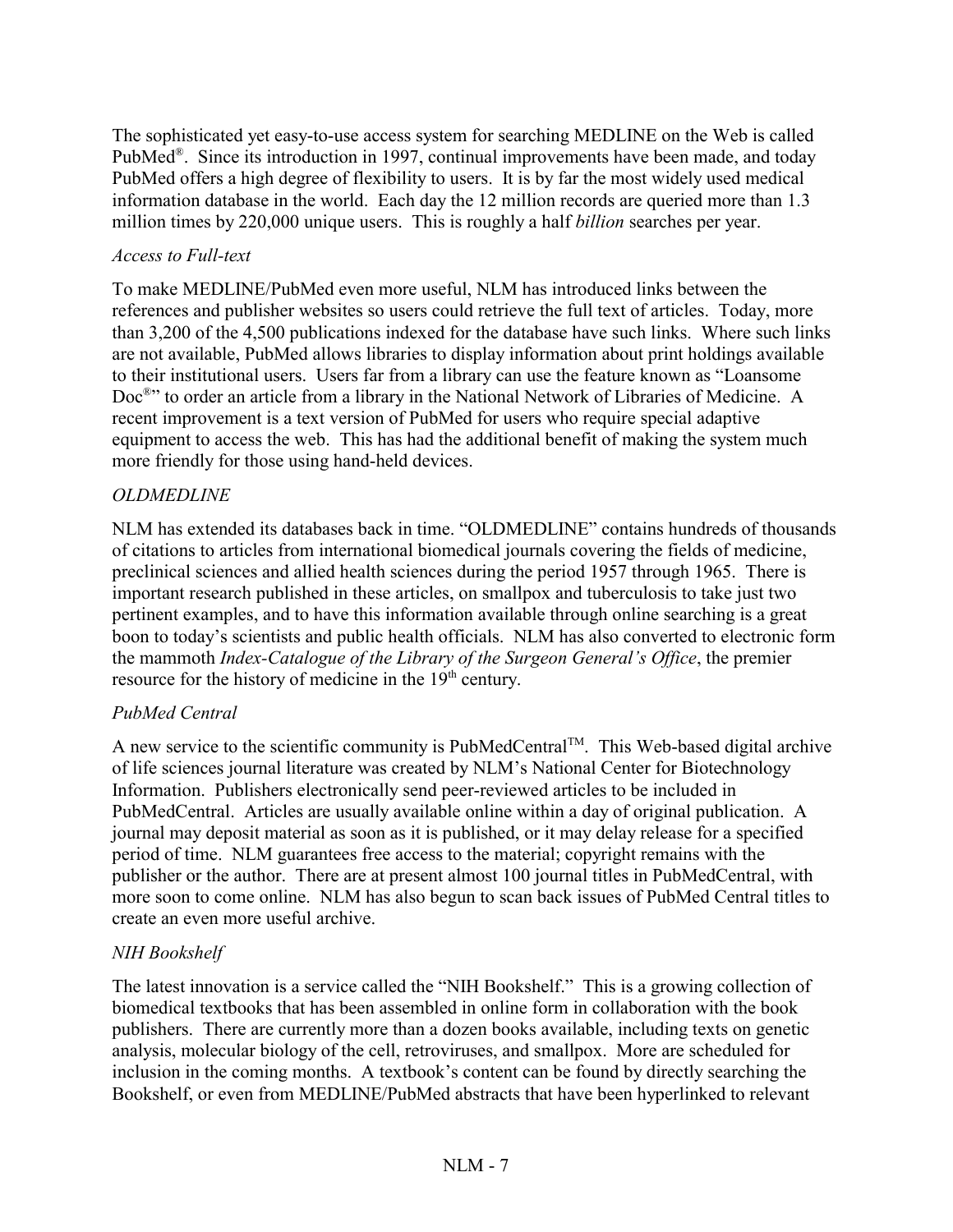book sections. Integrating journal article searching with relevant textbooks is an important step toward creating seamless access to *all* published contemporary biomedical knowledge.

## *For the Public*

## *MEDLINEplus*

The National Library of Medicine has successfully remade itself into an organization that serves not only researchers and the health professions, but now also the general public. The primary impetus for this change is that, when MEDLINE was made freely available on the Web (in 1997) what had been a scientific information resource used almost exclusively by medical librarians, scientists, and health professionals was discovered by consumers. NLM found that 30 percent of all MEDLINE searching was being done by the public. In an effort to arm the public with more useful information, the NLM, in 1998, introduced MEDLINEplus, a source of authoritative, fulltext health information from the NIH institutes and a variety of non-Federal sources.

The NLM has been aggressive in casting a wide net to create and promote MEDLINEplus. We work closely with the Public Library Association and other organizations in the broader public service arena, as well as with the 4,700 member institutions of the National Network of Libraries of Medicine®. They and NLM's librarians select sources of the information that are dependable and have an advisory board whose names are listed. They assure that the site is consistently available and its links reliably maintained. Network librarians not only assist in identifying and evaluating information to be included in MEDLINEplus, but are of tremendous help in demonstrating MEDLINEplus locally and publicizing it.

The Library has also learned that many health professionals are finding MEDLINEplus to be an excellent source of information. They use it to keep current on medical subjects outside of their specialty. Others are referring their patients to MEDLINEplus for up-to-date and authoritative information about their health conditions. One reason physicians feel comfortable in doing this is that they trust the imprimatur of the NIH and the National Library of Medicine. They know that highly trained NLM information specialists follow strict guidelines in selecting Web pages that are appropriate to the audience level, well-organized, easy to use, educational in nature, and not selling a product or service. NLM receives a constant stream of testimonials from both the public and health professionals about how useful—clear and comprehensive—the system is.

The main features of MEDLINEplus: almost 600 "health topics," from Abdominal Pain to Yeast Infections, detailed and consumer-friendly information about 9,000 brand name and generic and over-the counter drugs, an illustrated medical encyclopedia and medical dictionaries, directories of hospitals and health professionals, a daily health news feed from the major print media, and 150 interactive and simply presented tutorials (with audio and video) about diseases and medical procedures. With one click in MEDLINEplus, one can even do a search of the MEDLINE database to retrieve references and abstracts (and in some cases, full text) of biomedical journal articles. This convenient feature has been specially arranged to return articles that are likely to be useful to the general public (as opposed to highly technical articles).

Like MEDLINE, MEDLINEplus is a constantly evolving system. Links are checked daily and new health topics added weekly. In the days following September 11, entries on anthrax, smallpox, and other bioterrorism-related subjects were quickly compiled and for a while were even more heavily accessed than cancer information. The latest improvement is MEDLINEplus en Español, introduced in September 2002. It provides hundreds of links to health information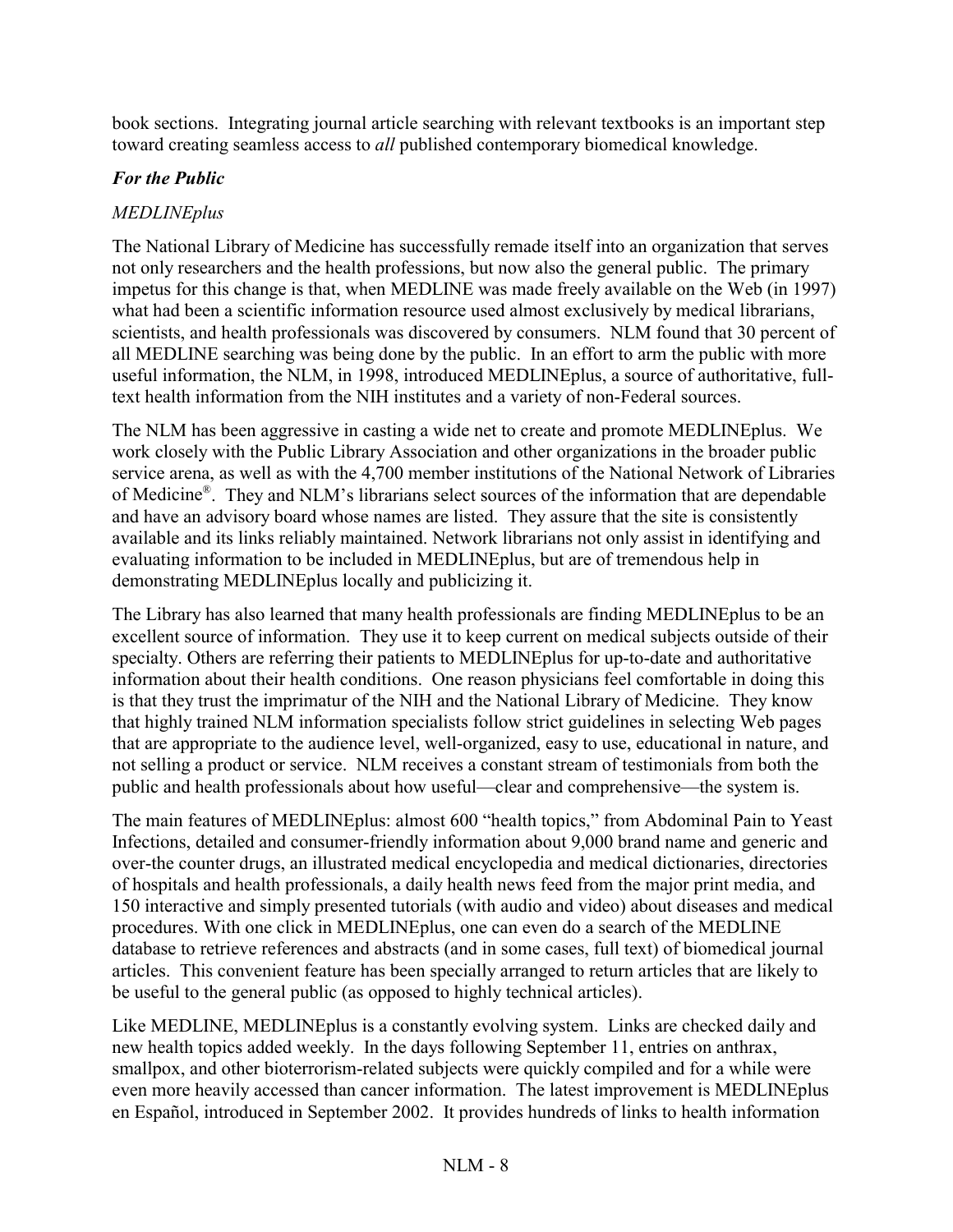in Spanish and is being constantly expanded. As noted in the Introduction, this improvement was made possible with increased funding made available to the NIH. The next major improvement in MEDLINEplus will be to link users to local resources—city, county, state, and regional agencies and support groups. In this regard, a successful prototype of a statewide system has been developed in North Carolina.

The most recent usage figures for MEDLINEplus attest to its growing popularity among the public and health professionals. In October 2002 there were 1.5 million unique visitors who viewed 13 million MEDLINEplus pages. Although these statistics are impressive, the Library is collaborating with the American College of Physicians to promote the use of MEDLINEplus in the medical care setting. Physicians will "prescribe" to their patients a MEDLINEplus topic appropriate for the disease or condition involved.

## *NIHSeniorHealth.gov*

The NLM has been working with the National Institute on Aging to create NIHSeniorHealth.gov. Accessible from MEDLINEplus, the new site contains information in a format that is especially usable by senior citizens. At present NIHSeniorHealth.gov contains information on topics like Alzheimer's and exercise for older adults, but it will soon be expanded to include more topics of special interest to seniors as other NIH institutes contribute to it. NLM is working on adapting special software that would allow the visually impaired to exercise control and hear Web pages read to them. This would also be a boon to some senior citizens.

## *ClinicalTrials.gov*

The MEDLINEplus health topics have links to a database of ongoing and planned scientific studies—ClinicalTrials.gov. Developed by NLM for the National Institutes of Health, this database is a registry of some 6,600 protocol records sponsored by NIH and other Federal agencies, the pharmaceutical industry, and nonprofit organizations in over 70,000 locations, mostly in the United States and Canada, but also in some 70 other countries. ClinicalTrials.gov includes a statement of purpose for each study, together with the recruiting status, the criteria for patient participation in the trial, the location of the trial, and specific contact information. The site hosts over 8,000 visitors daily. NLM has worked with the Food and Drug Administration in crafting FDA's "Guidance for Industry: Information Program on Clinical Trials for Serious or Life-Threatening Diseases and Conditions." Within six months following its release, ClinicalTrials.gov received over 400 protocols from pharmaceutical industry sponsors.

## Reaching Special Populations

The National Network of Libraries of Medicine (NN\LM®) is of inestimable help to the NLM in our efforts to reach underserved populations. The NN\LM consists of 8 Regional Medical Libraries, 150 resource libraries (at medical schools and other major institutions), and 4,500 libraries at hospitals, clinics, and local health institutions. The goal of the Network is to provide access to accurate and up-to-date health information for health professionals, patients, families, and the general public, irrespective of their geographic location. The NN\LM places a special emphasis on outreach to underserved populations in an effort to reduce health disparities. For example, there are programs to assist in remedying the disparity in health opportunities experienced by such segments of the American population as African Americans, Latinos,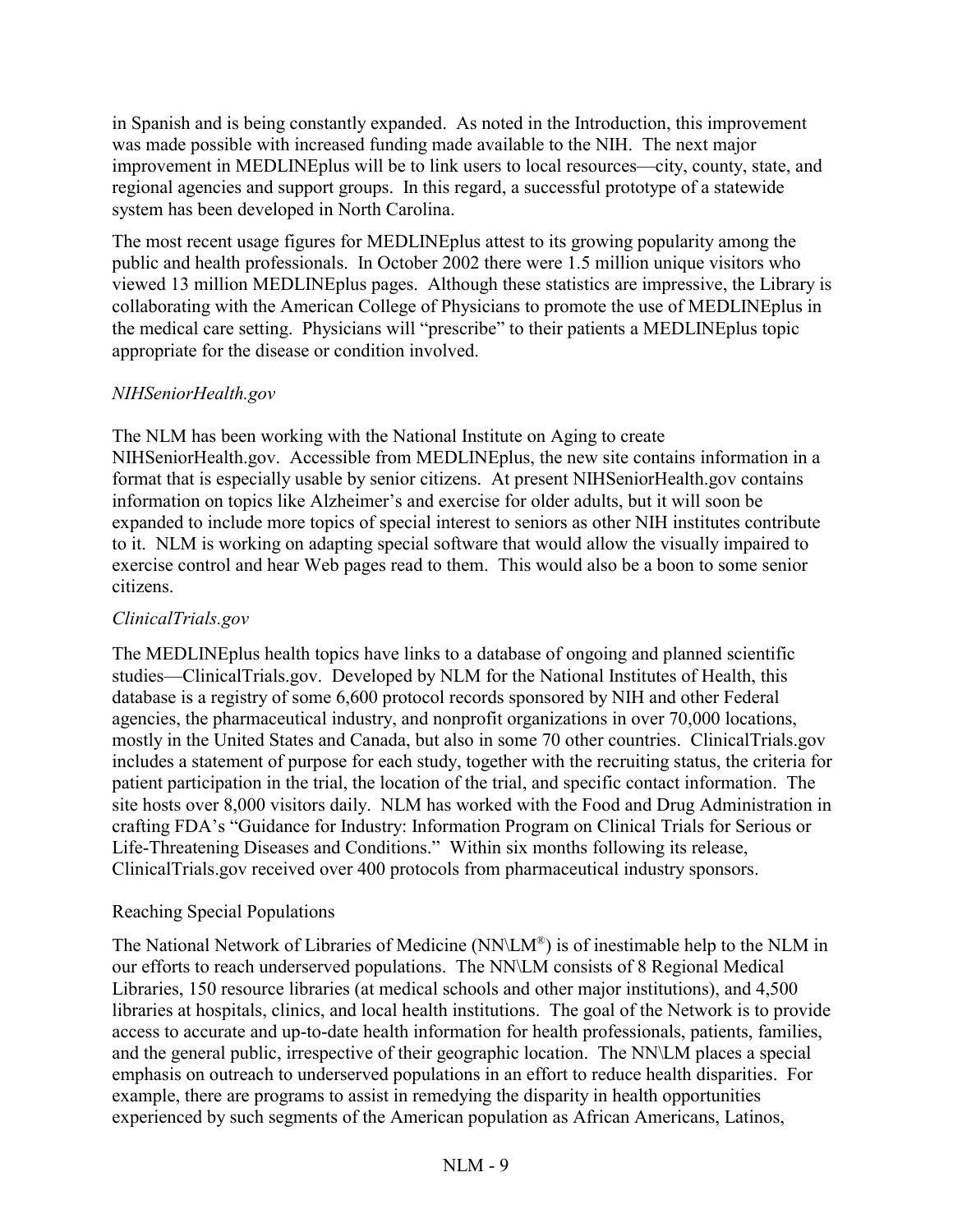Native Americans, senior citizens, and rural populations. One of the NN\LM outreach efforts involves a telemedicine "connections" program for Native Americans in the Pacific Northwest conducted through the Regional Medical Library at the University of Washington. This is described in the *Telemedicine* section below, under Medical Informatics.

Another highly successful NLM outreach program has been strengthening Historically Black Colleges and Universities so that they can train people to use information resources in dealing with environmental and chemical hazards. Under this program, faculty and students in more than 80 minority institutions have received such training. NLM is using these schools as conduits to work with underserved communities in promoting high-quality Internet connectivity and the use of technology for research and education.

There are other NLM programs targeting groups of citizens with special health information needs. In the past several years, the Library has made more than 50 awards to continue its HIV/AIDS- related outreach efforts to community-based organizations, patient advocacy groups, faithbased organizations, departments of health, and libraries. This program supports local programs for improving information access for AIDS patients and the affected community as well as their caregivers. Emphasis is on providing information or access in a way meaningful to the target community, and may include training in information retrieval, sending interlibrary loans, and providing Internet access.

NLM's efforts to reach special populations in need are not limited to the United States. An international partnership in which the NLM is a key player is the Multilateral Initiative on Malaria. NLM's mandate as leader of the Communications Working Group has been to leverage partnerships to create a malaria research network in Africa, enabling scientists there to have full access to the Internet and the Web as well as access to medical literature. The aim is to allow researchers, any time of the day or night, to have instantaneous Internet access that will enable them to send and receive e-mails, search for literature, interrogate databases, share files and images with colleagues, and generally move to a new and more efficient way of doing collaborative research. There are at present 13 installations in Ghana, Kenya, Tanzania, Uganda, and Cameroon. Pending completion of connectivity are stations in Burkina Faso, Gambia, Nigeria, Zambia, and Gabon.

## **SCIENCE ADVANCES**

The National Library of Medicine remains at the cutting edge of research and development in medical informatics—the intersection of computer technology and the health sciences. It does this both through a program of grants and contracts to university-based researchers and through R & D conducted by the NLM's own scientists. The Library was a leader in the High Performance Computing and Communications initiative of the nineties and is presently working to ensure that the health sciences are prepared to take full advantage of the Next Generation Internet. The Library has two R  $&$  D components: the National Center for Biotechnology Information and the Lister Hill National Center for Biomedical Communications.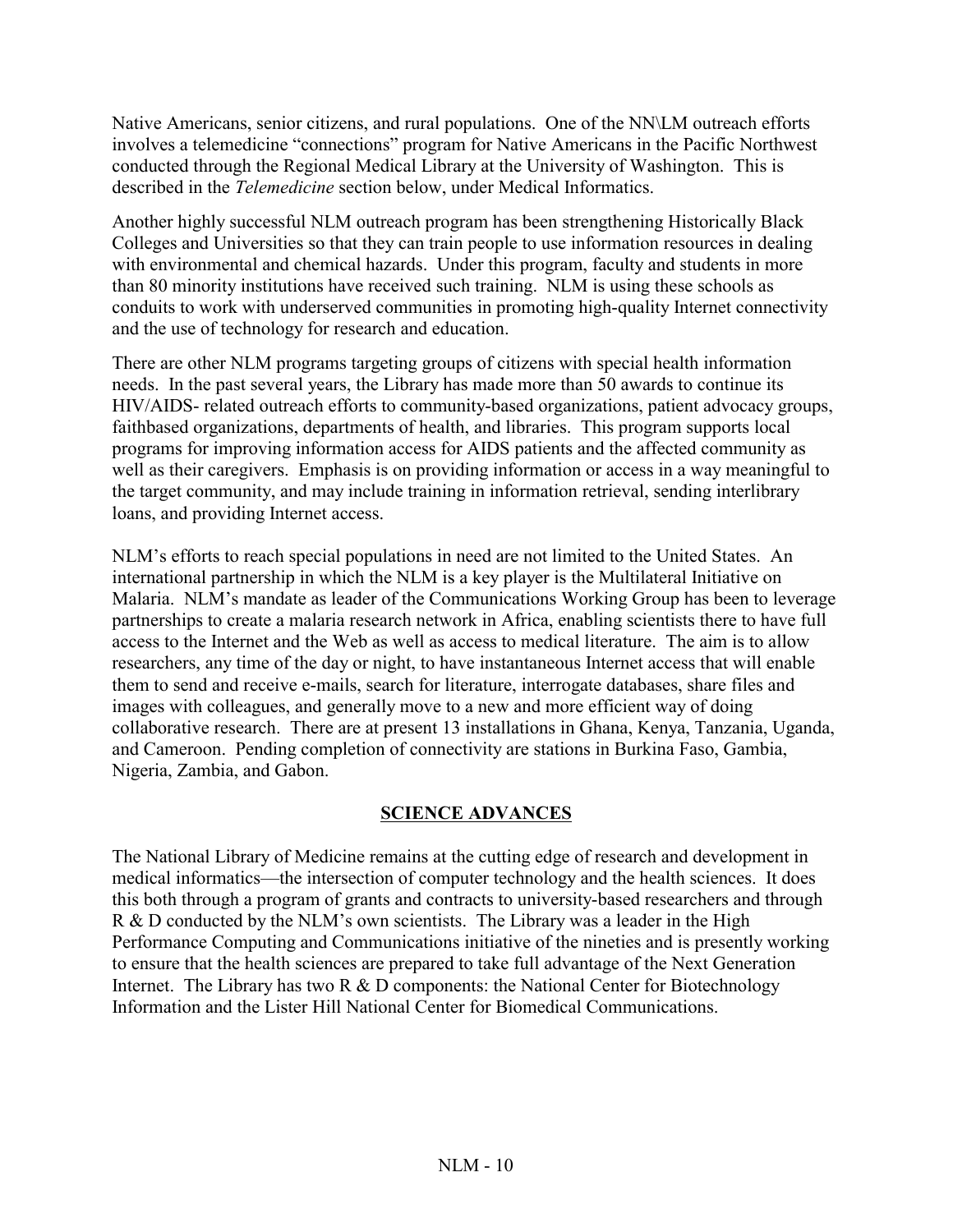## *Molecular Biology—"Bioinformatics"*

The human genome contains the DNA code for building the body and maintaining the health of a human being. Included in the code, which consists of four chemical constituents represented by the letters "A," "T," "G," and "C," are the particulars for the creation of every protein we use. Since our proteins perform the work of our cells, and our cells build and maintain our bodies, the DNA sequence comprising the human genome contains vital clues for better understanding human health and disease. Continued progress in our understanding of the relation between genes and disease requires that our information-handling capabilities keep pace with the voluminous data being generated by scientists. The assembled and annotated human genome sequence is allowing researchers to identify diseases genes, decipher biological mechanisms underlying disease, and design and develop therapeutic strategies for treating and preventing disease.

The National Center for Biotechnology Information (NCBI), a component of the NLM, designs and develops databases to store genomic sequence information and creates automated systems for managing and analyzing knowledge about molecular biology and genetics. With the release of the "working draft" of the human genome, the global research focus is turning from analysis of specific genes or gene regions to whole genomes, which refers to all of the genes found in cells and tissues. To accommodate this shift in research focus, NCBI has developed a suite of resources to support the comprehensive analysis of the human genome and is thus a key component of the NIH Human Genome Project.

In 2002 the NCBI introduced a new, clearly written "About NCBI" section to its home page. This is noteworthy because, at a level that can be understood by a lay person, the site introduces researchers, educators, students, and the public to the Center's role in organizing, analyzing, and disseminating information in the rapidly growing fields of molecular biology and genetics. One popular section is "A Science Primer," which introduces genome mapping, molecular modeling, and other topics. Another is the "Model Organism Guide, which explains key NCBI model organism resources, mammalian and non-mammalian. "Databases and Tools" gives a concise descriptions of all publicly available NCBI resources.

## *GenBank*

The GenBank® database is a publicly available, annotated, collection of all known DNA sequences. The NCBI is responsible for all phases of GenBank production, support, and distribution, including timely and accurate processing of sequence records and biological review of both new sequence entries and updates to existing entries. GenBank is growing rapidly with contributions received from scientists around the world and now contains more than 15 million sequences and more than 14 billion base pairs from over 100,000 species; it is accessed on the web 200,000 times each day by some 50,000 researchers.

## *Tools for Researchers*

Scientists use not only the sequence data stored in GenBank, but avail themselves of the sophisticated computational tools developed by NCBI intramural investigators, such as the BLAST® suite of programs for conducting comparative sequence analysis. Entrez is NCBI's integrated database search and retrieval system. It allows users to search enormous amounts of sequence and literature information with techniques that are fast and easy to use. Using this system, one can access NCBI's nucleotide, protein, mapping, taxonomy, genome, structure, and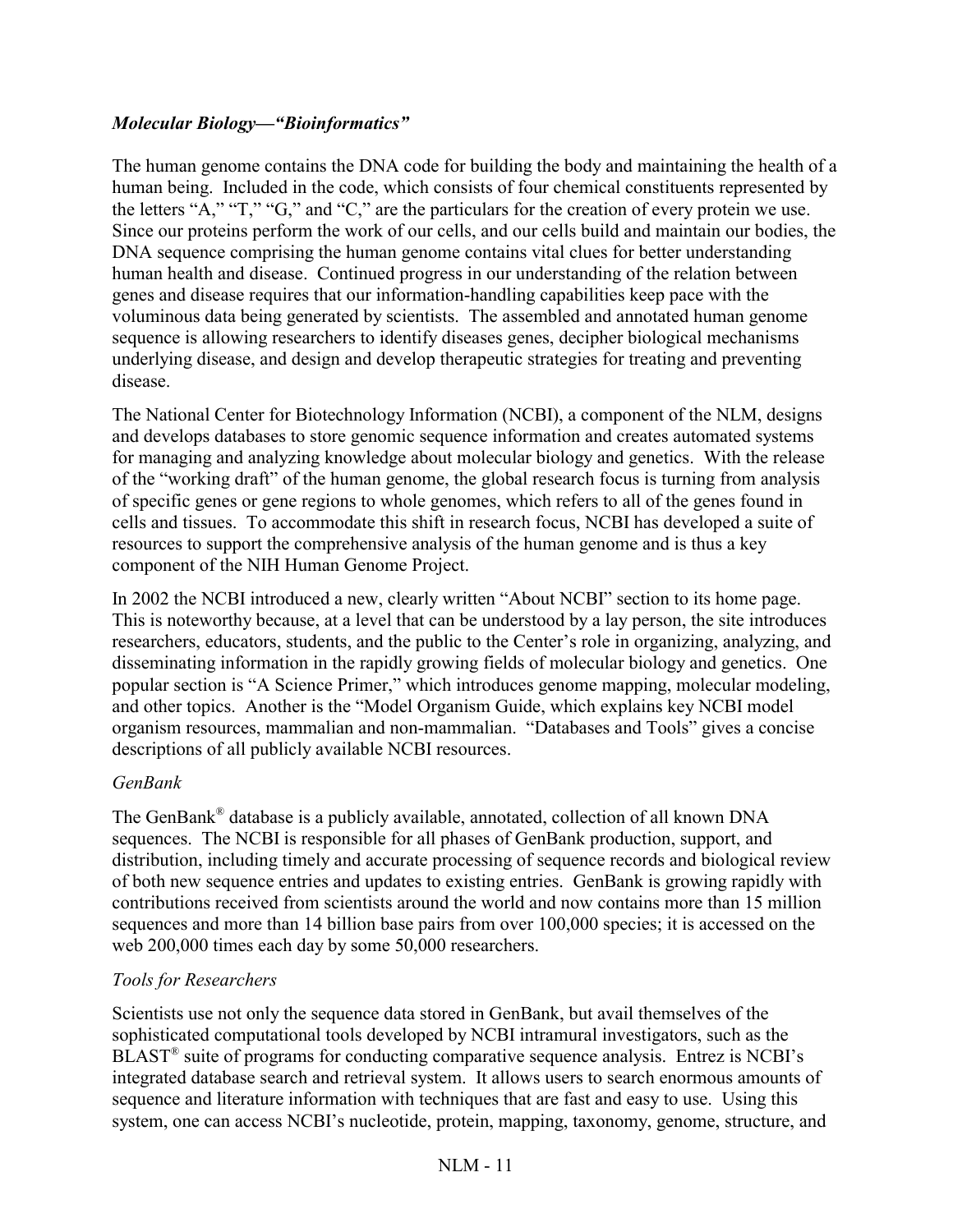population studies databases, as well as PubMed, the retrieval system for biomedical literature. NCBI's MapViewer provides graphical displays of features on NCBI's assembly of human genomic sequence data as well as cytogenetic, genetic, physical, and radiation hybrid maps. The public "Human Gene Map" is another example of an important analysis tool developed by NCBI researchers. GeneMap represents an outline of the draft human genome and contains the location of more than 35,000—about half—of all human genes.

Two new tools have been developed by NCBI to address the problems of multiple sequences for single genes and sources of current information about specific genes. "LocusLink" organizes information around genes to generate a central hub for accessing gene-specific information for six organisms (including humans). The Reference Sequence project ("RefSeq), accessed through LocusLink, provides a reference sequence, or standard, for each principal class of molecules found in cells. Together, RefSeq and LocusLink provide a non-redundant view of genes and other loci to support research on genes and gene families, variation, gene expression and genome annotation.

A long-sought goal was achieved in 2002 when NLM developed and implemented a system of gene indexing that allows MEDLINE indexers to create annotated links between records in LocusLink and MEDLINE references. Of the more than 500,000 articles indexed in 2002, more than 13,000 have links to LocusLink.

## *A Promising Application*

One example of these resources in action is the genomic sequence data of the *Anopheles gambiae* (mosquito) recently made public by the NCBI. The *Anopheles* mosquito is the primary agent involved in the transmission of malaria, which leads to 200 million cases and more than one million deaths each year. NCBI has recently provided access to the genomic sequence data of *Anopheles* through GenBank. Also, NCBI's MapViewer tool provides a graphical display of the *Anopheles* genome. NCBI's Malaria Genetics and Genomics site provides full and integrated access to a wide variety of resources both within and outside NCBI, including the assembled genomic data of Anopheles, the genomic MapViewer, sequence similarity searches (BLAST), and access to the biomedical literature through MEDLINE/PubMed. NCBI's set of malariarelated genomic resources will contribute to the understanding of the mosquito genome structure and will spur the development of more effective malaria control strategies and improved antimalarial drugs and vaccines.

## **Medical Informatics**

The Lister Hill National Center for Biomedical Communications is an NLM component that conducts and sponsors  $R \& D$  in medical informatics which often leads to major enhancements in NLM's operations and services. The steadily improving results of advanced intramural R & D in scanning and optical character recognition techniques have been in routine use to speed the entry of citations to new articles in PubMed/MEDLINE for the past 5 years. For the first time in 2002, automated indexing algorithms were incorporated into NLM's production indexing system to suggest appropriate subject headings to skilled human indexers. These algorithms combine intramural research advances in natural language processing, statistical retrieval and ranking techniques, and expert rules with the knowledge of the meaning and format of medical terminology that is contained in the Unified Medical Language System (UMLS) resources which NLM has developed over the past 15 years.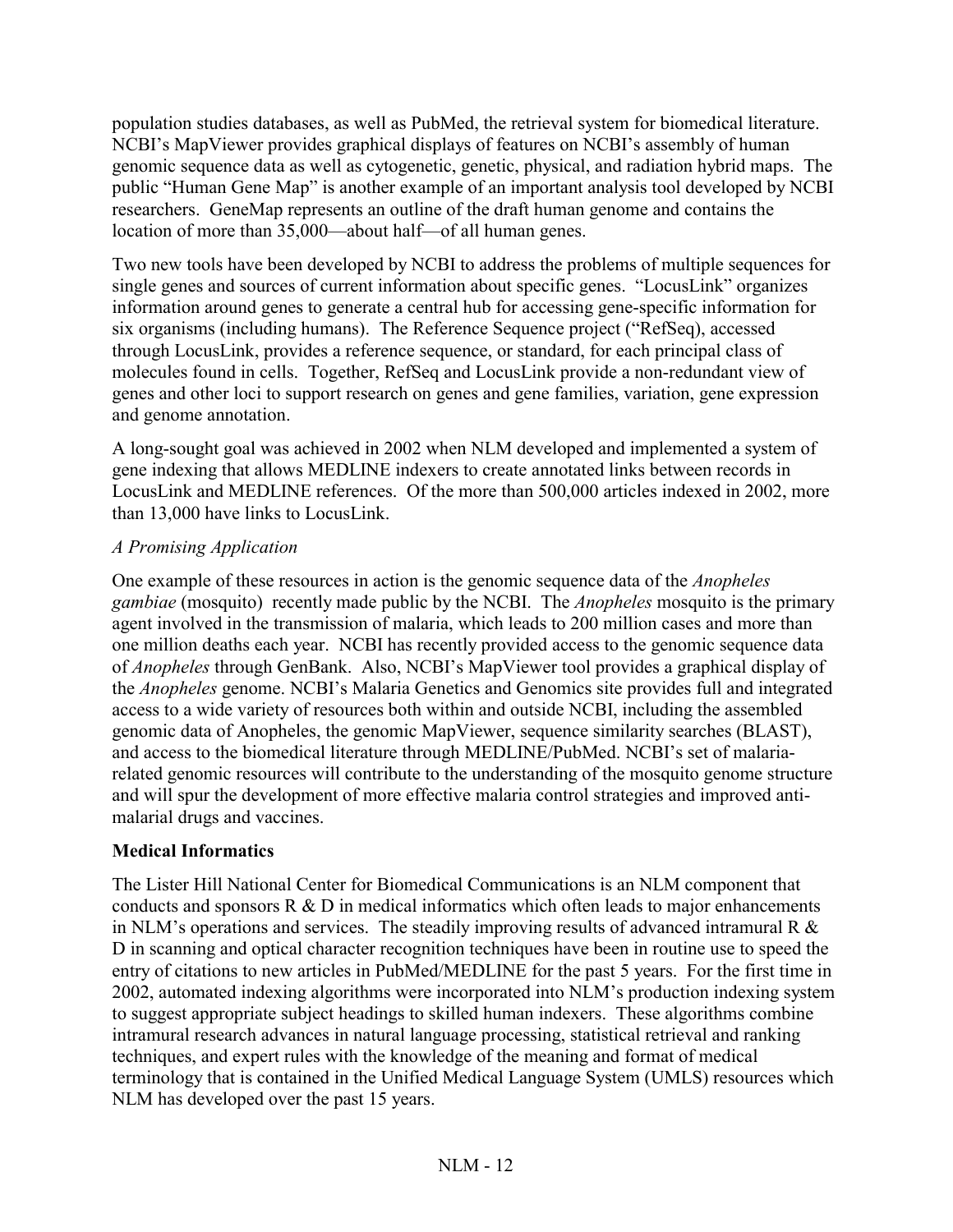The Lister Hill Center also sponsors many exciting communications research projects, such as those in telemedicine and the Visible Human Project. The Library was a leader in the High Performance Computing and Communications initiative of the nineties and is presently working to ensure that the health sciences are prepared to take full advantage of the Next Generation **Internet** 

The newest initiative is to develop a "Scalable Information Infrastructure." The purpose is to encourage the development of health-related applications of scalable, network aware, wireless, geographic information systems, and identification technologies in a networked environment. The initiative focuses on situations that require or greatly benefit from the application of these technologies in health care, medical decision-making, public health, large-scale health emergencies, health education, and biomedical, clinical and health services research. Projects must involve the use of testbed networks linking one or more of the following: hospitals, clinics, health practitioners' offices, patients' homes, health professional schools, medical libraries, universities, medical research centers and laboratories, or public health authorities. NLM is now reviewing a number of applications for support and will make awards later this year.

## *Telemedicine*

Telemedicine is the use of telecommunications technology for medical diagnosis and patient care, and is a medium for delivering medical services to sites that are at a distance from the provider. The concept encompasses everything from the use of standard telephone service to high-speed, wide-bandwidth transmission of digitized signals in conjunction with computers, fiber optics, satellites, and other sophisticated peripheral equipment and software. Over the past several years the Lister Hill Center has funded a variety of innovative telemedicine projects that demonstrate the application and use of the capabilities of the Next Generation Internet. One of these is a promising telemedicine project in Iowa known as "A Clinic in Every Home." The goal is to apply newly available technology (for example, state-of-the-art diagnostics and symptom algorithms) to improve access to high quality information, assistance, and access to health services for medically underserved children, working families, the elderly, and rural residents. The expectation is that this system will both raise the quality of health care and lower costs.

Another project is the National Digital Mammography Archive that NLM has funded as part of the Next Generation Internet initiative. Under this program, doctors at four university hospitals can retrieve and view digital mammography images online. The hospitals each hope to save up to \$1 million a year by not having to depend on film. If this project succeeds, the hope is to spread it to other hospitals throughout the nation. Because the digital images are large files, the total volume of data being transferred would be staggering and would constitute a real challenge for "next generation" data networks.

Over the last several years NLM has sponsored a variety of telemedicine-based health information outreach activities to Native American communities. These efforts are motivated in part by the understanding that American Indian and Alaska Native communities experience significant health disparities. Many Native villages and Indian reservations are in remote locations, presenting additional challenges with regard to Internet access as well as basic health services. NLM's programs have included the original Tribal Connections Phase I, now complete, and subsequent Phases II and III at select tribal sites in the Pacific Northwest and Southwest. The Tribal Connections Program involved helping isolated communities (16 villages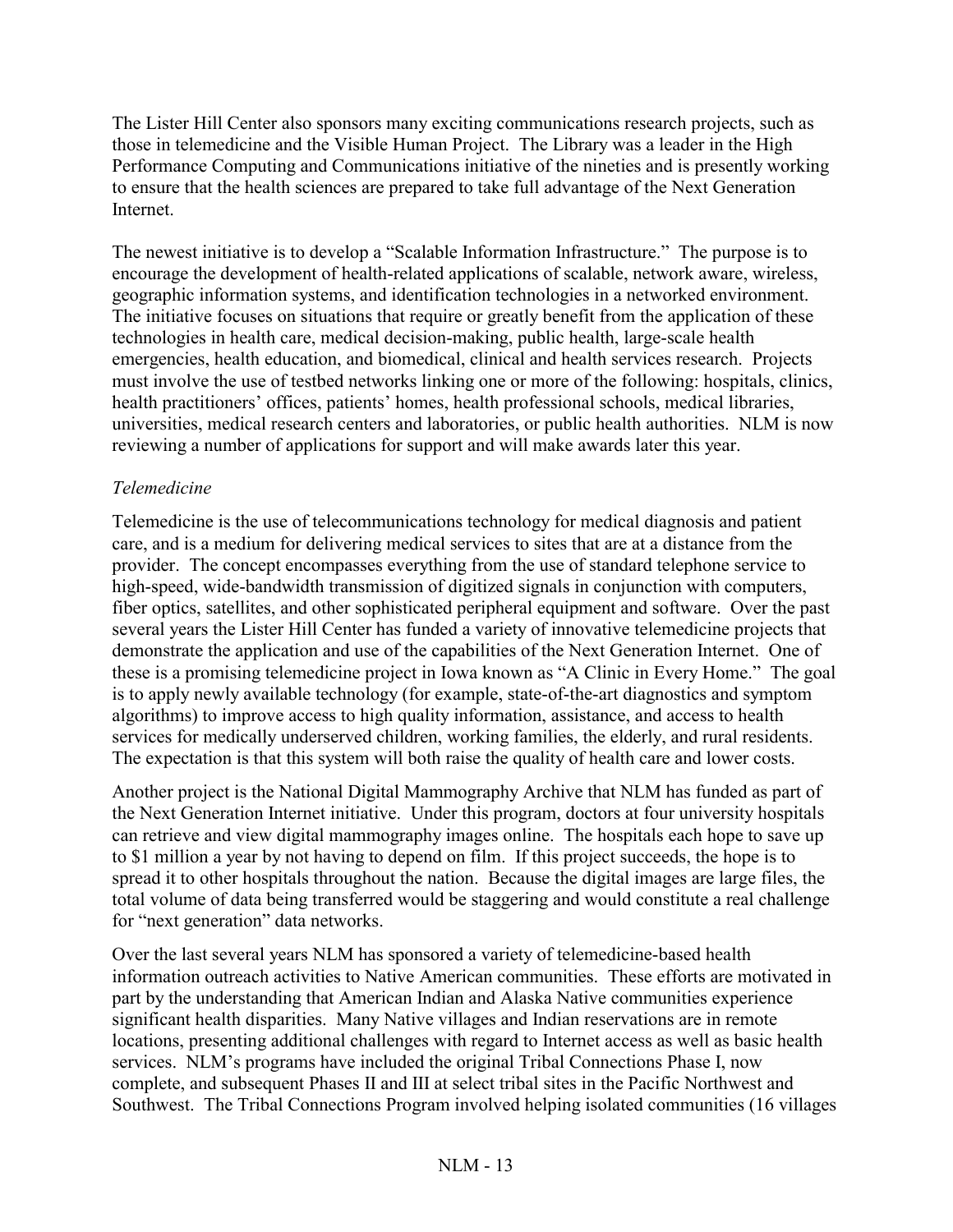and tribes in Alaska, Washington, Idaho, Montana, and Oregon) to connect to the Internet and thus have access to health information. The range of activities now also includes a pilot tribal internship program, tribal college outreach, and participation in the NIH American Indian Powwow Initiative.

## *Visible Human Project*

The Visible Human Project comprises two enormous (50 gigabytes) data sets, one male and one female, of anatomical MRI, CT, and photographic cryosection images. These data sets are available through a free license agreement to more than 1,700 individuals and institutions in 45 countries where they are being used in a wide range of educational, diagnostic, treatment planning, virtual reality, artistic, mathematical, and industrial applications. Projects run the gamut from teaching anatomy to practicing endoscopic procedures to rehearsing surgery. A Web site version of a head and neck atlas titled "Functional Anatomy of the Visible Human: Version 1.0 The Head and Neck," has been developed with support by the NLM. The atlas is designed in educational modules covering the topics of mastication, deglutition, phonation, facial expression, extraocular motion, and hearing. A number of tools have been developed for using the atlas, including basic anatomic structure identification, a model builder, orthogonal plane browser, and links to the PubMed Web site for automatic key word searches of the literature.

Other tools are being developed to make the Visible Human data sets more usable. For example, the Insight Toolkit, now being tested, makes available a variety of open source image processing algorithms for computing segmentation and registration on a variety of hardware platforms. This work is being conducted by a consortium of university and commercial entities. Building on the earlier AnatLine system, the object-oriented database of Visible Human images indexed for the male thorax region, Lister Hill Center researchers created and put up on the Web "AnatQuest," which allows users to zoom and navigate through the images.

## *BISTI*

NLM extramural programs have an important role in supporting R & D in biocommunications. Exploiting the potential of computers and telecommunication for health care information requires investigators who understand biomedicine as well as fundamental problems of knowledge representation, decision support, and human-computer interface. NLM remains the principal support nationally for research training in the fields of biomedical informatics as applied to clinical medicine and to basic research. NLM provides both institutional and individual training support.

NLM's grant program also is a key supporter of NIH's "Biomedical Information Science and Technology Initiative" (BISTI). One outcome is that the Library has expanded its support from 12 to 18 training programs at universities across the nation to train experts to carry out research in general informatics and in bioinformatics. These programs support more than 150 trainees at pre-doctoral and post-doctoral levels. The NLM has recently augmented each of the training programs with a "BISTI supplement" and has also funded two planning grants that will eventually lead to the development of what are called National Programs of Excellence in Biomedical Computing.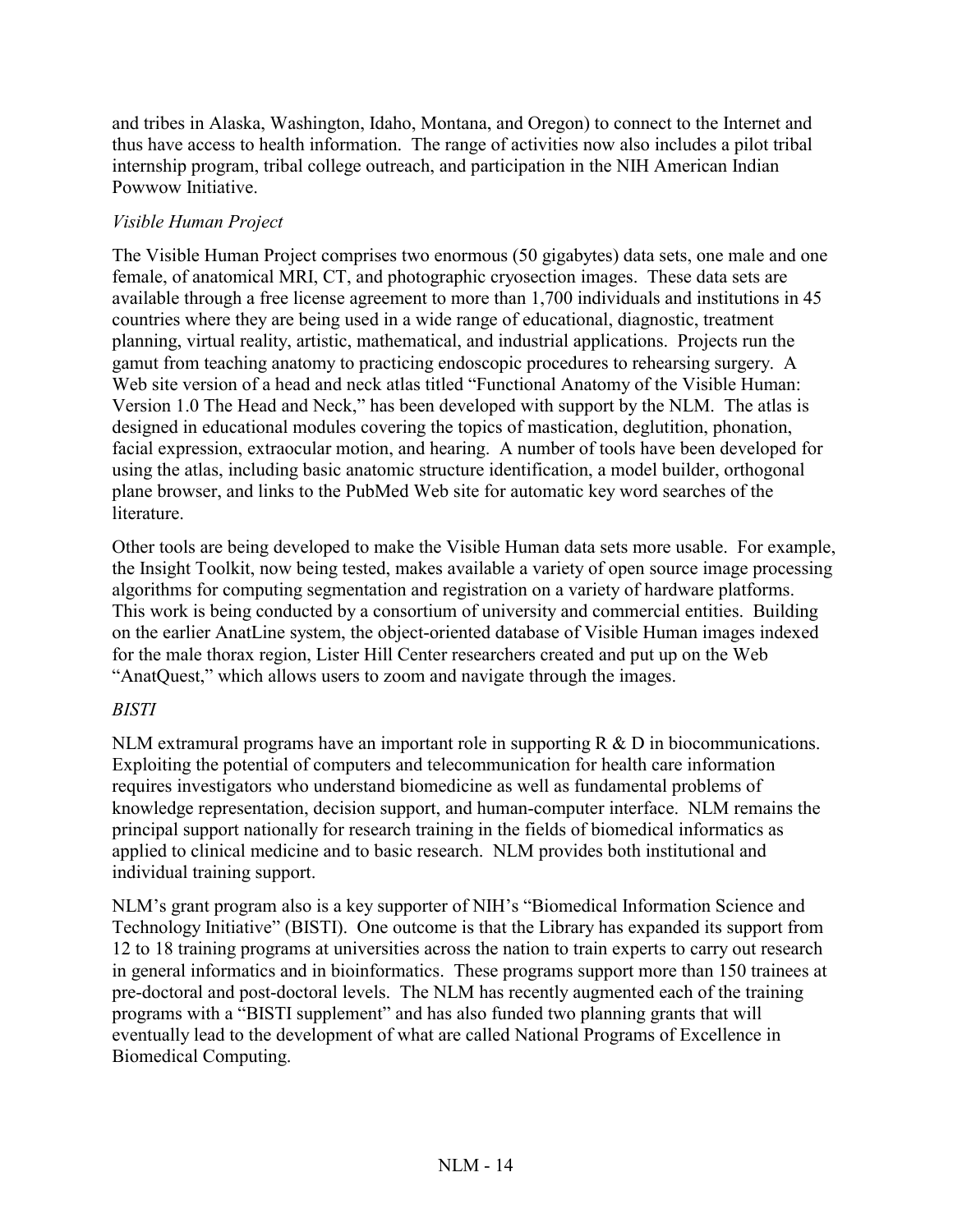## **NEW INITIATIVES**

### *Disaster Management*

Informatics has a role to play in medical and public health preparedness for disaster management and terrorist attack. Thus, NLM is pursuing a wide range of activities that contribute to preparedness. The Library supports the development of basic research tools, including: genomics research databases for targeted development of drugs, vaccines, and other forms of treatment for such diseases as smallpox, anthrax, plague, Ebola, and cholera; informatics R & D related to terrorism and disaster management; training for health professionals in the use of informatics resources and tools; improving access to and awareness of information resources useful to public health professionals; developing experimental information resources targeted at first responders and others involved in disaster management; and improving the information infrastructure so that data can be transmitted and shared during a crisis.

NLM's Specialized Information Services develops special toxicology and environmental health information resource pages, some of which are disaster preparedness related, such as biological warfare, lingering airborne hazards, and chemical warfare agents. That organization also is working with the Pan American Health Organization to help build and improve the local and national health information infrastructure in Honduras, Nicaragua, and El Salvador. The main objective of this project is to contribute to disaster reduction by improving the ability of these countries to collect, organize, store, and disseminate public health and medical information related to disasters.

In 2002 the NLM announced a program titled "Application of Advanced Network Infrastructure Technology in Health and Disaster Management." The Library seeks proposals that demonstrate the application of scalable, network aware, wireless, and identification technologies to a networked health related environment. The proposals will focus on situations that will require or greatly benefit from the application of these technologies in health care, including large-scale health emergencies. Also in 2002, NLM announced a new grant program, "Informatics for Disaster Management." This program will support informatics research that addresses information management problems relevant to management of disasters. Even before these announcements, NLM supported research project grants related to disaster management. An example is the project at the University of Pittsburgh to detect biological attacks: Real Time Outbreak Detection System (RODS). The mission of RODS is to investigate methods for the real-time detection and assessment of outbreaks of disease using information technology.

For consumers, NLM provides integrated access to health-related information for the general public produced by Federal agencies and other reputable organizations via MEDLINEplus. Topics include: Biological and Chemical Weapons, Anthrax, Botulism, Disasters and Emergency Preparedness, Immunization/ Vaccination, Infectious Diseases (General), Smallpox, Poisoning, Toxicology, and Environmental Health.

In addition, in today's environment it is only prudent that an organization such as the National Library of Medicine take steps to ensure the security of its systems. NLM has established a multi-faceted, multi-layered security program to prevent, detect, and respond to ever more sophisticated threats to its computer systems and information assets. In the event of a terrorist or other disaster event, the Library will ensure that its information services will continue to be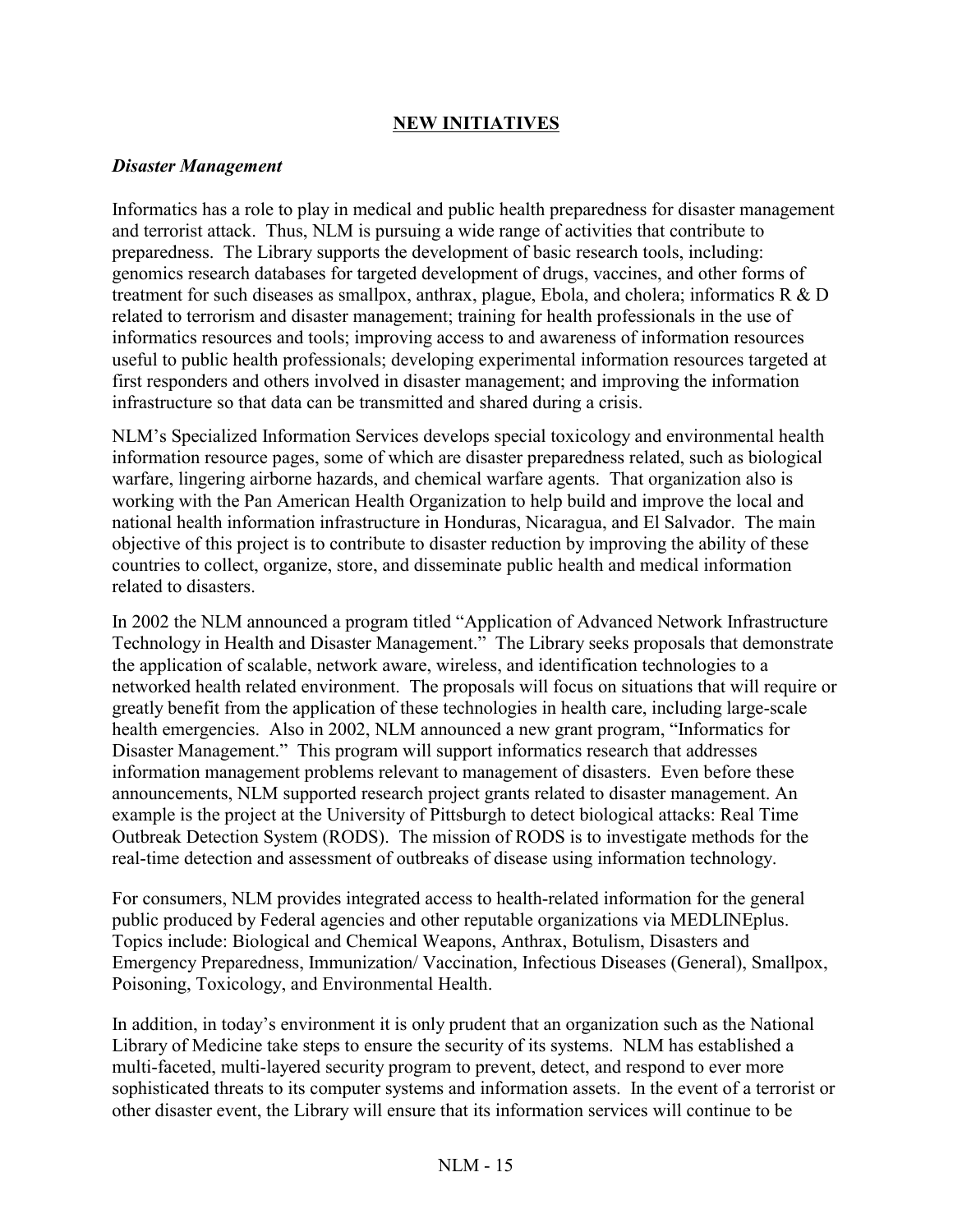available to public health officials, health care providers, first responders, and others who rely on them. NLM has in place a disaster recovery plan that addresses terrorist threats.

## *Standard Vocabulary for Electronic Patient Records*

It has been conclusively demonstrated that electronic patient records can improve patient safety, lead to better decisions for clinicians and patients, streamline public health surveillance, and facilitate research. One major obstacle to the use of electronic patient records is the absence of agreed-on standards. NLM's Unified Medical Language System (UMLS) project has made progress in overcoming this obstacle by integrating and distributing many clinical vocabularies used in research and health care. However, there are still problems with cost and use restrictions imposed by some copyright owners, gaps in the available vocabularies, and uncertainty about which vocabularies might be adopted in the future by Federal agencies. Over the past several years, working with other government agencies, NLM has initiated efforts to make key clinical vocabularies freely available for U.S. health care and public health applications. Specifically, NLM has been prominent in a multi-agency project to support a standard vocabulary for laboratory tests and another to develop and distribute a standard nomenclature for the drug as prescribed to the patient (including strength, dose, and route of administration). NLM is currently working to obtain or develop a detailed clinical vocabulary covering diseases, symptoms, allergies, organisms, etc. that can be distributed within the UMLS and used freely throughout the U.S. in health care, public health, and research applications.

## *Internet Access to Digital Libraries*

NLM began a new grant program in 2002, "Internet Access to Digital Libraries." The goal of the program is to help libraries, particularly smaller ones and those in rural or urban areas, to take full advantage of the Internet's ability to facilitate informed decision making by health professionals and consumers. These grants will enable organizations to offer their patrons access to health-related information provided by NLM and others, to transfer files and images, and to be in touch by e-mail and videoconferencing with colleagues throughout the world. NLM was pleased that the announcement of the grant resulted in 113 applications of which 52 were considered meritorious enough to fund. The successful applicants had wide geographic diversity, and a gratifying mix of rural and inner city organizations.

## *Permanent Access and Preservation*

Despite the NLM's extensive involvement with computer and communications technology, the staff is ever mindful of its responsibility to maintain the integrity of the world's largest collection of medical books and journals. Because this information increasingly is in digital form, this responsibility is evolving in ways that would have been incomprehensible in the pre-Internet era. Traditionally, maintaining "integrity" meant dealing with disintegrating paper and bindings, microfilming deteriorating materials, and replacing missing issues to complete a series of journals. These responsibilities are still important, but today, preserving the scholarly record of biomedicine also means dealing with electronic information that may or may not have a paper counterpart. Working with the Library of Congress and others we are developing a strategy for selecting, organizing, and ensuring permanent access to digital information. This last charge, especially in an era of rapidly changing technology and formats, is particularly challenging.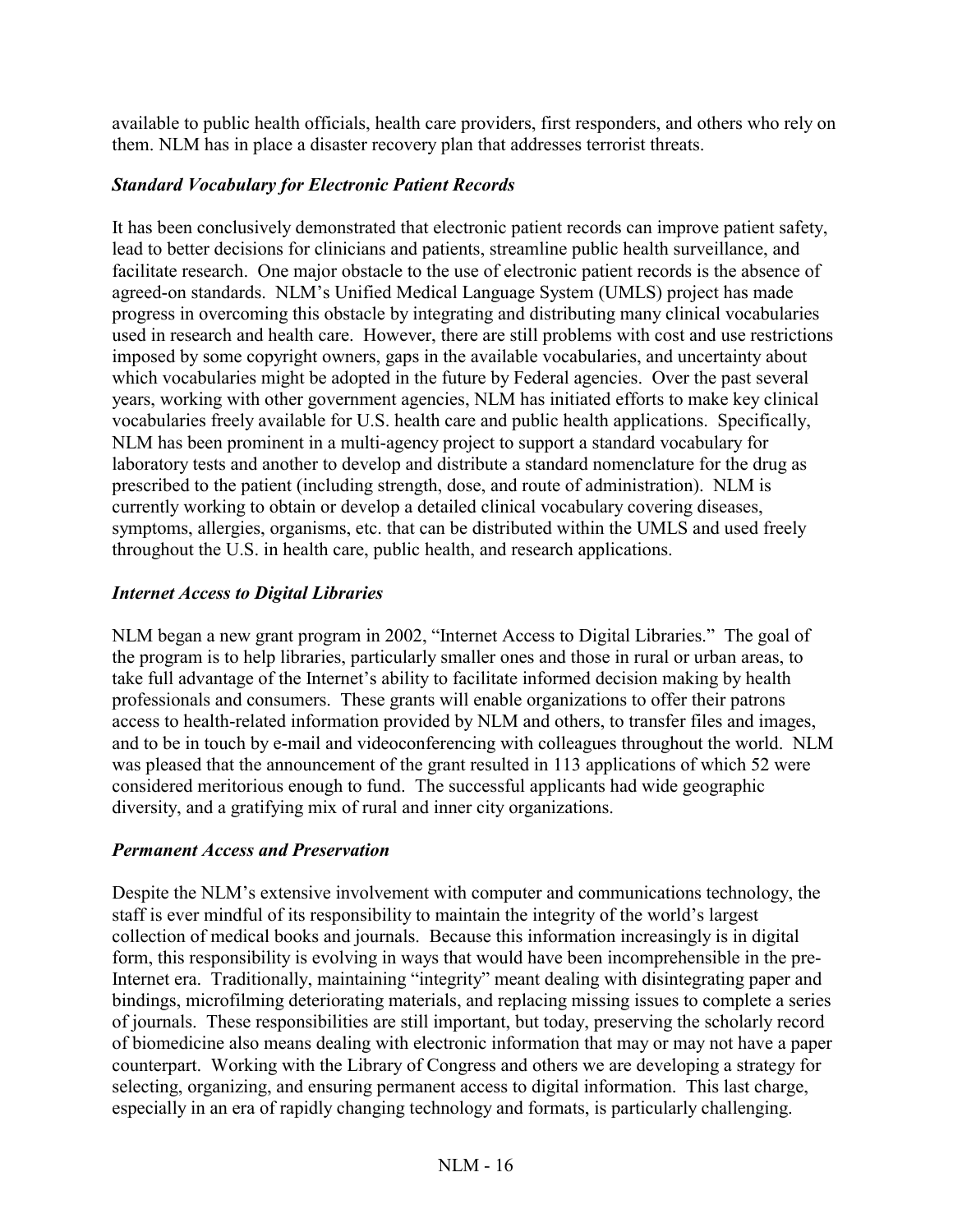Regardless of the format in which the materials are received, ensuring their availability for future generations remains the Library's highest priority.

## **A MEDICAL LIBRARY FOR THE 21ST CENTURY**

Advances in medical practice, new horizons in medical research, and the heightened expectation of the public, each contribute to an explosion in the information to be managed and in the demand for access—and everyone turns to the Library, with its 167-year experience, to get the job done. The area in which this is most urgent is molecular biology—unarguably the primary driver of medical advances in the  $21<sup>st</sup>$  century.

In FY 2002, funds were appropriated to design expanded facilities for scientists and sophisticated equipment. In FY 2003, we were asked to report on the features of this new facility, its size, and its expected cost, based on a fast-track schedule. The report will be completed by April 1, 2003.

## **NLM BUDGET POLICY**

The FY 2004 budget request for the NLM is \$316,040,000, including AIDS, an increase of \$10,113,000 and 3.3% over the FY 2003 amended President's Budget Request. A five year history of FTEs and Funding Levels for NLM are shown in the graphs below. Note that Fiscal Years 2001 and 2000 are not comparable for the NIH Human Resources functional consolidation.



The request continues to support new health care applications; improve consumer health information; utilize advanced computer and communications technologies; emphasize support for library operations including literature acquisition, management, dissemination, and preservation; funds grants in Integrated Advanced Information Management Systems, training, medical informatics, biotechnology and other research and development activities.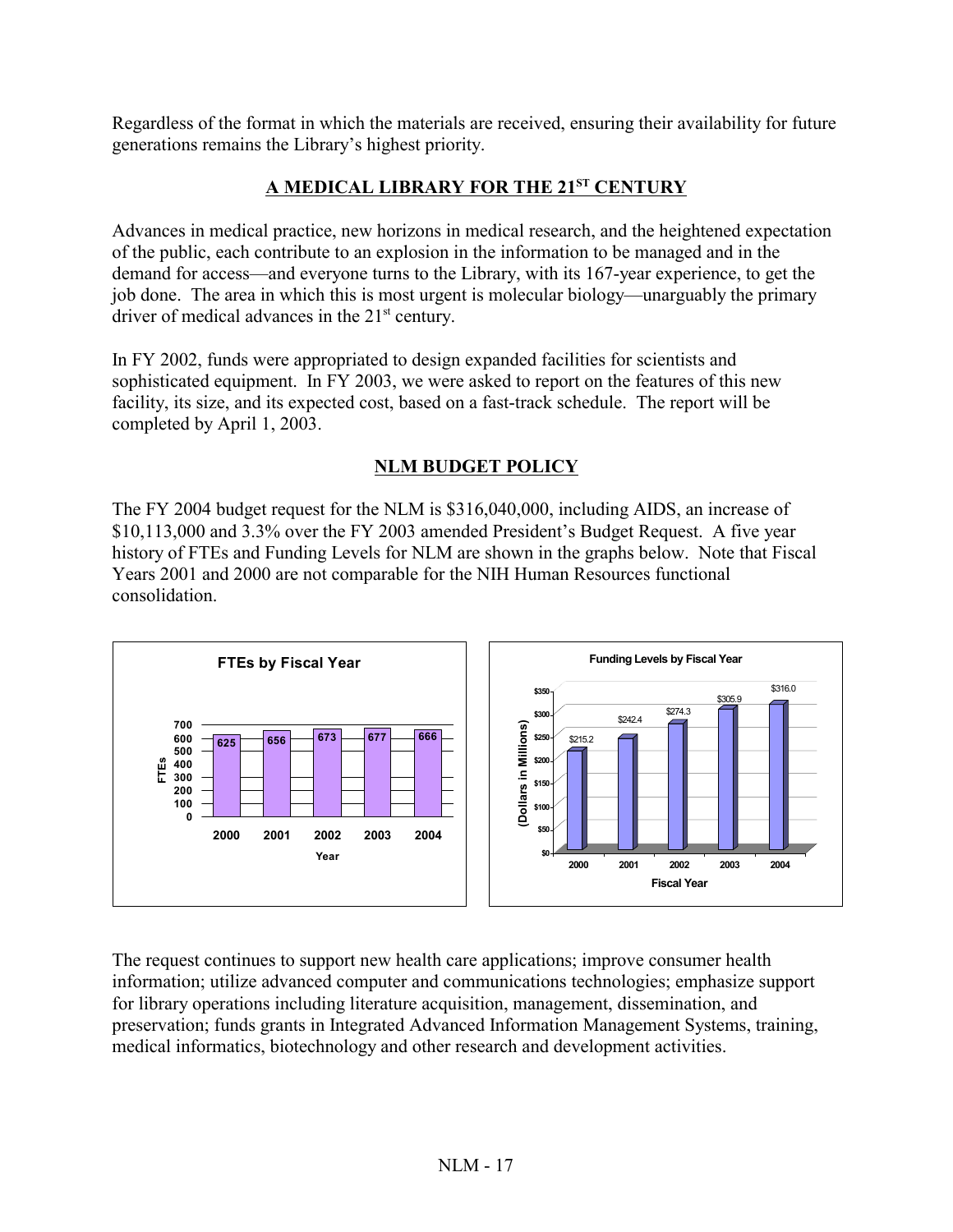The increase requested is targeted towards special activities which include (1) Informatics Research, (2) Consumer/Minority health, (3) Genetics of Medicine–to accommodate the increased dataflow in sequencing, genetic and physical mapping of disease genes and links to information on specific gene functions, and (4) Prevention.

**FY 2004 Budget Mechanism (Dollars in Thousands)** Biotechnology **Center** \$71,482 23% Lister Hill Center \$60,608 Library Operations 19% \$89,712 28%

The FY 2004 budget request for NLM by budget activity is illustrated below:

**Extramural** Programs \$68,858 22%

RMS \$11,256 4%

Specialized Information \$14,124 4%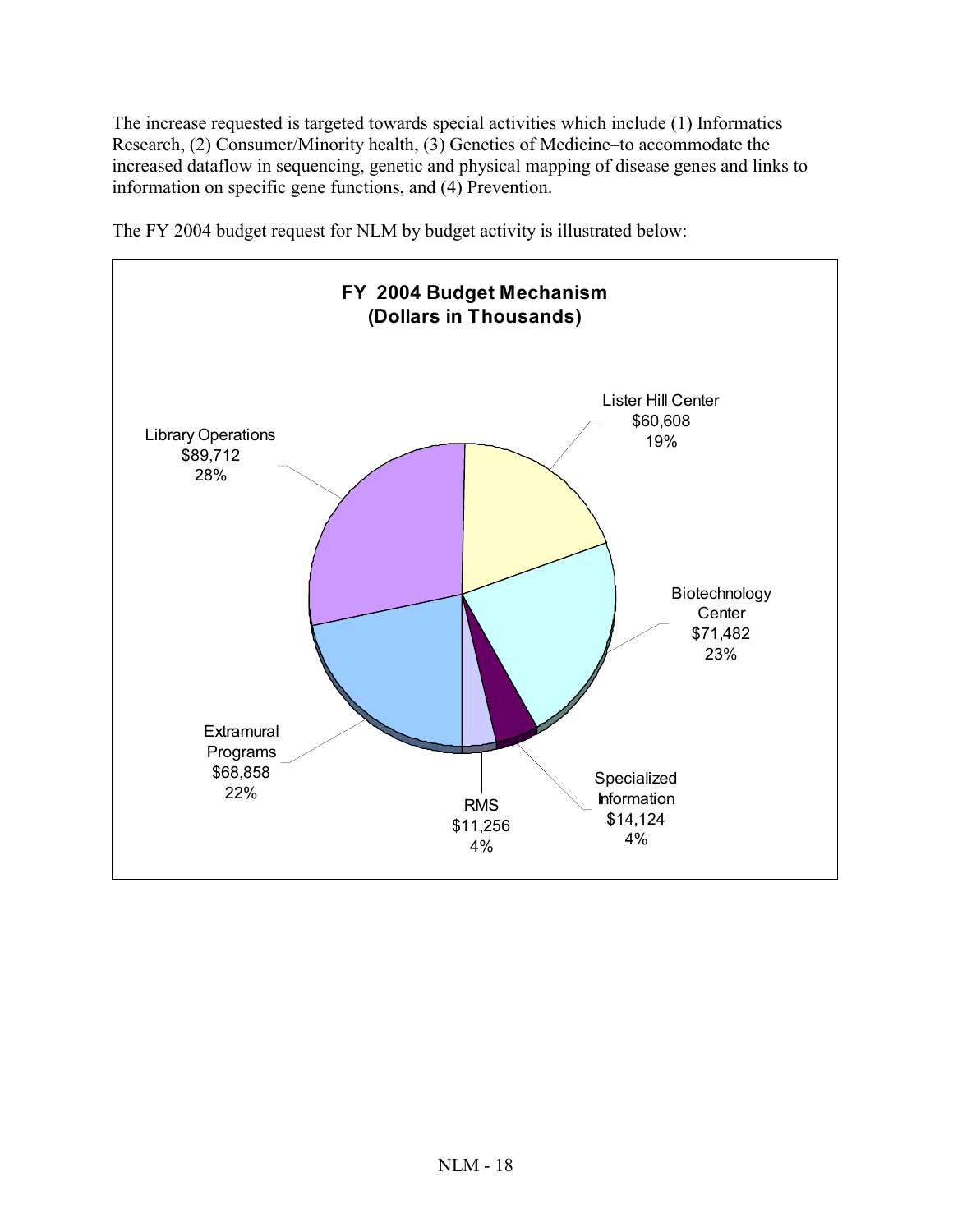#### **NATIONAL INSTITUTES OF HEALTH**

#### National Library of Medicine

#### Budget Mechanism - Total

|                                 |             | FY 2002      |              | FY 2003 Amended           |      | FY 2004      |
|---------------------------------|-------------|--------------|--------------|---------------------------|------|--------------|
| <b>MECHANISM</b>                |             | Actual       |              | <b>President's Budget</b> |      | Estimate     |
|                                 | No.         | Amount       | No.          | Amount                    | No.  | Amount       |
|                                 |             |              |              |                           |      |              |
| Grants:                         |             |              |              |                           |      |              |
| Noncompeting                    | 88          | \$20.139.000 | 109          | \$29.231.000              | 90   | \$24.641.000 |
| Competing                       | 119         | 26,318,000   | 88           | 23,168,000                | 132  | 29,678,000   |
| <b>SBIR/STTR</b>                | 4           | 600,000      | 4            | 660,000                   | 5    | 726,000      |
| Subtotal, Grants                | 211         | 47,057,000   | 201          | 53.059.000                | 227  | 55,045,000   |
|                                 |             |              |              |                           |      |              |
| Contracts:                      |             |              |              |                           |      |              |
| Noncompeting                    | 9           | 13,341,000   | 9            | 13,611,000                | 9    | 13,813,000   |
| Competing                       | 1           | 182.000      | $\mathbf{0}$ | O                         | 0    | O            |
|                                 |             |              |              |                           |      |              |
| Subtotal, Contracts             | 10          | 13,523,000   | 9            | 13,611,000                | 9    | 13,813,000   |
|                                 |             |              |              |                           |      |              |
| <b>Total, Extramural</b>        | 221         | 60,580,000   | 210          | 66,670,000                | 236  | 68,858,000   |
|                                 |             |              |              |                           |      |              |
|                                 | <b>FTEs</b> |              | <b>FTEs</b>  |                           | FTEs |              |
| Intramural Programs:            |             |              |              |                           |      |              |
| Library Operations              | 354         | 78,484,000   | 353          | 88,163,000                | 349  | 89,712,000   |
| Lister Hill Center              | 79          | 54,884,000   | 80           | 58,078,000                | 78   | 60.608.000   |
| <b>Biotechnology Center</b>     | 117         | 57,939,000   | 123          | 67,939,000                | 121  | 71,482,000   |
| Specialized Information         | 31          | 12,292,000   | 32           | 14,043,000                | 31   | 14,124,000   |
| Total, Intramural               | 581         | 203,599,000  | 588          | 228,223,000               | 579  | 235,926,000  |
|                                 |             |              |              |                           |      |              |
| Research management and support | 92          | 10,105,000   | 89           | 11,034,000                | 87   | 11,256,000   |
|                                 |             |              |              |                           |      |              |
|                                 |             |              |              |                           |      |              |
| Total, NLM                      | 673         | 274,284,000  | 677          | 305,927,000               | 666  | 316,040,000  |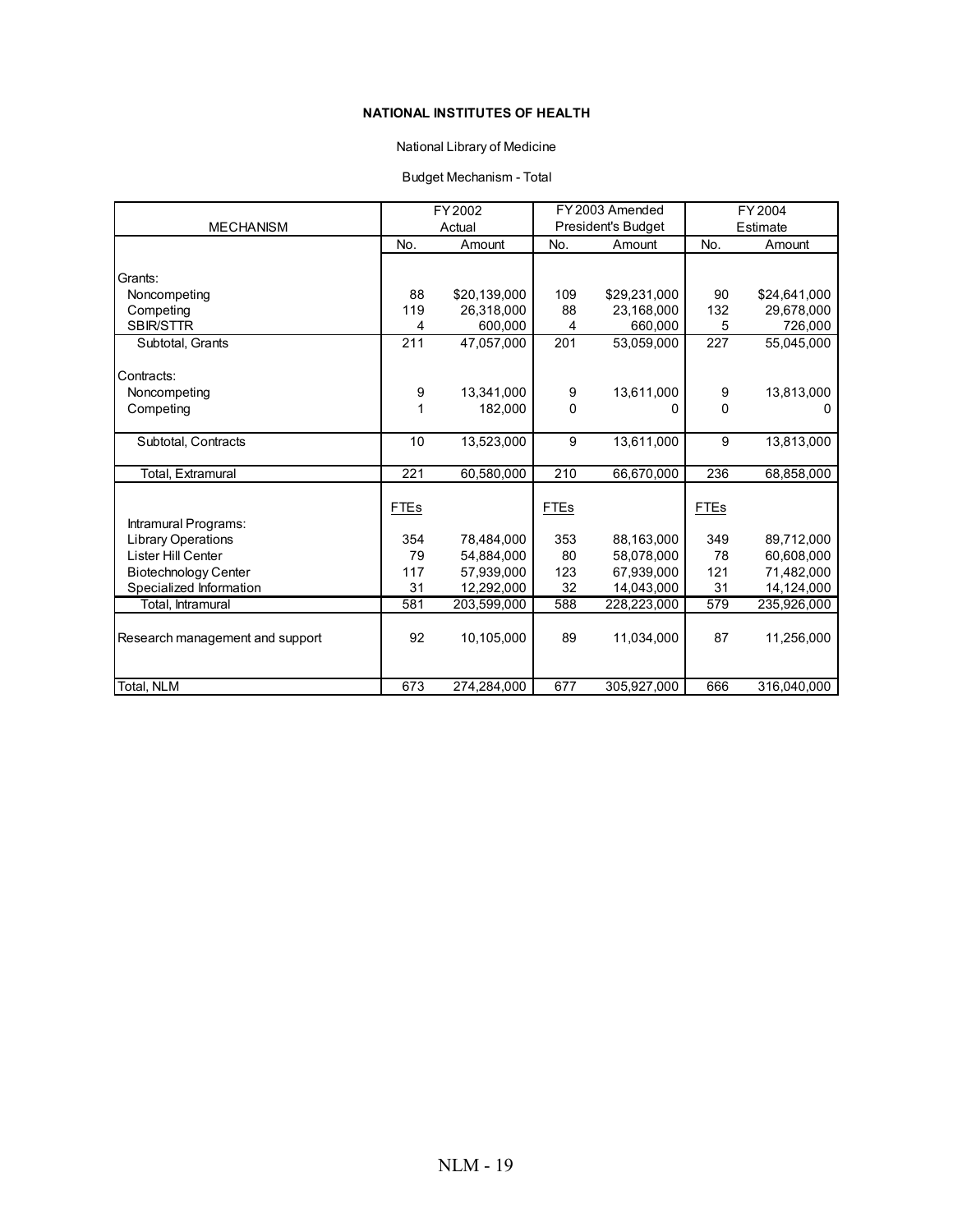#### **NATIONAL INSTITUTES OF HEALTH**

#### **National Library of Medicine Budget Authority by Activity (dollars in thousands)**

|                                 |             | FY 2002  |             | FY 2003  |             | FY 2004  |             |         |
|---------------------------------|-------------|----------|-------------|----------|-------------|----------|-------------|---------|
| <b>ACTIVITY</b>                 |             | Actual   |             | Estimate |             | Estimate | Change      |         |
|                                 | <b>FTEs</b> | Amount   | <b>FTEs</b> | Amount   | <b>FTEs</b> | Amount   | <b>FTEs</b> | Amount  |
|                                 |             |          |             |          |             |          |             |         |
| <b>Extramural Programs:</b>     |             |          |             |          |             |          |             |         |
| Medical Library Assistance      |             | \$33,896 |             | \$37,862 |             | \$39,006 |             | \$1,144 |
| <b>PHS 301</b>                  |             | 26,084   |             | 28,148   |             | 29,192   |             | 1,044   |
| <b>SBIR/STTR</b>                |             | 600      |             | 660      |             | 660      |             | 0       |
| Subtotal, Extramural            |             | 60,580   |             | 66,670   |             | 68,858   |             | 2,188   |
|                                 |             |          |             |          |             |          |             |         |
| Intramural Programs:            |             |          |             |          |             |          |             |         |
| <b>Library Operations</b>       | 354         | 78,484   | 353         | 88,163   | 349         | 89,712   | (4)         | 1,549   |
| Lister Hill Center              | 79          | 54,884   | 80          | 58,078   | 78          | 60,608   | (2)         | 2,530   |
| <b>Biotechnology Center</b>     | 117         | 57,939   | 123         | 67,939   | 121         | 71,482   | (2)         | 3,543   |
| Specialized Information         | 31          | 12,292   | 32          | 14,043   | 31          | 14,124   | (1)         | 81      |
| Subtotal, Intramural            | 581         | 203,599  | 588         | 228,223  | 579         | 235,926  | (9)         | 7,703   |
|                                 |             |          |             |          |             |          |             |         |
| Research managament and support | 92          | 10,105   | 89          | 11,034   | 87          | 11,256   | (2)         | 222     |
|                                 |             |          |             |          |             |          |             |         |
| Total                           | 673         | 274,284  | 677         | 305,927  | 666         | 316,040  | (11)        | 10,113  |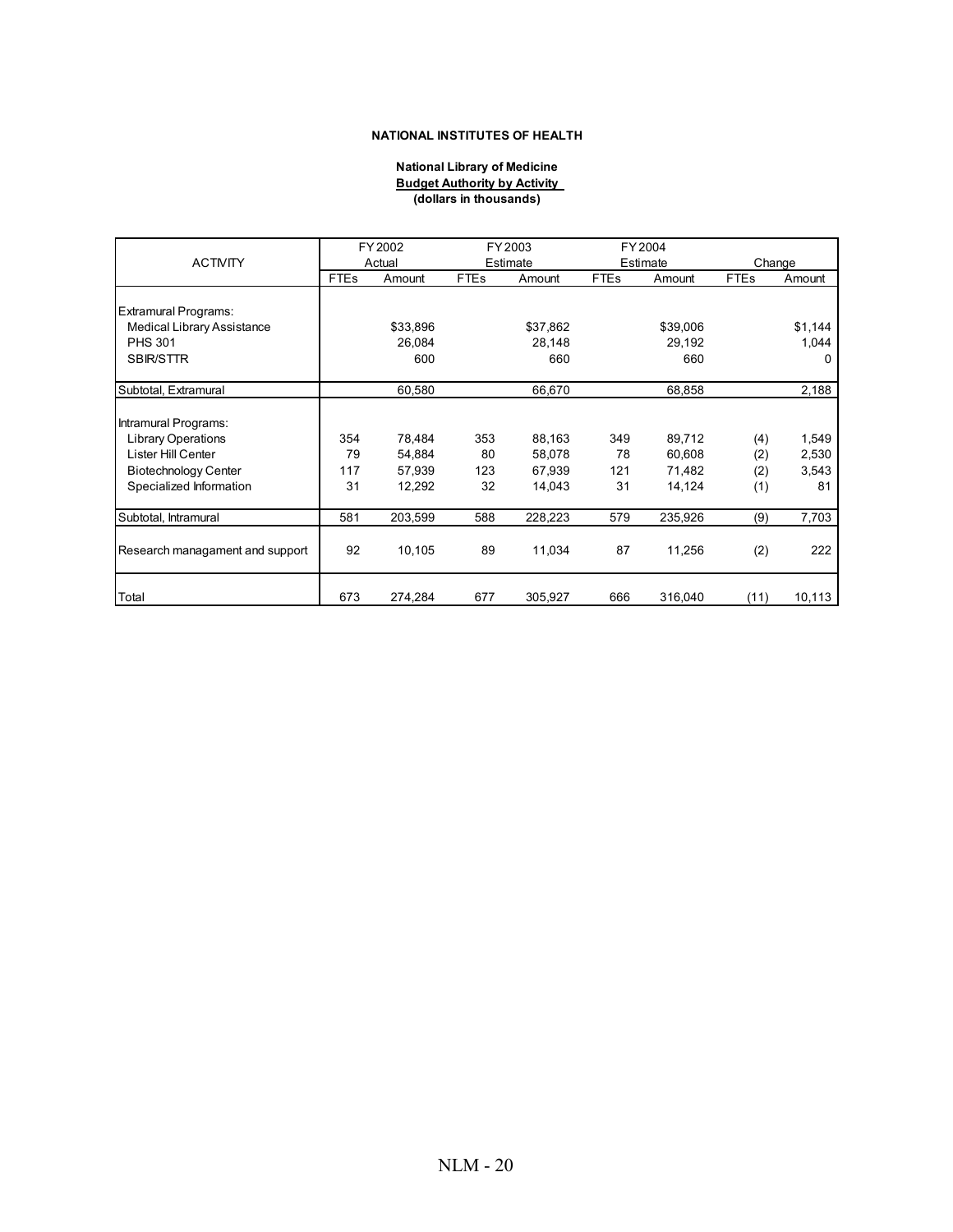| 2003 Amended President's Budget             |                          | \$305,927,000            |
|---------------------------------------------|--------------------------|--------------------------|
| 2004 Estimated Budget Authority             |                          | 316,040,000              |
| Net change                                  |                          | 10,113,000               |
|                                             | 2003 Amended             |                          |
|                                             | President's              |                          |
|                                             | <b>Budget Base</b>       | Change from Base         |
|                                             | <b>Budget</b>            | <b>Budget</b>            |
| <b>CHANGES</b>                              | <b>FTEs</b><br>Authority | <b>FTEs</b><br>Authority |
| A. Built-in:                                |                          |                          |
| 1. Intramural research:                     |                          |                          |
| a. Within grade increase                    | \$52,511,000             | \$945,000                |
| b. Annualization of January                 |                          |                          |
| 2003 pay increase                           | 52,511,000               | 415,000                  |
| c. January 2004 pay increase                | 52,511,000               | 812,000                  |
| d. One extra day of pay                     | 52,511,000               | 206,000                  |
| e. Payment for centrally furnished services | 7,641,000                | 153,000                  |
| f. Increased cost of laboratory supplies,   |                          |                          |
| materials, and other expenses               | 168,071,000              | 3,042,000                |
| Subtotal                                    |                          | 5,573,000                |
|                                             |                          |                          |
| 2. Research Management and Support:         |                          |                          |
| a. Within grade increase                    | 7,322,000                | 132,000                  |
| b. Annualization of January                 |                          |                          |
| 2003 pay increase                           | 7,322,000                | 58,000                   |
| c. January 2004 pay increase                | 7,322,000                | 113,000                  |
| d. One extra day of pay                     | 7,322,000                | 28,000                   |
| e. Payment for centrally furnished services | 468,000                  | 9,000                    |
| f. Increased cost of laboratory supplies,   |                          |                          |
| materials, and other expenses               | 4,873,000                | 103,000                  |
| Subtotal                                    |                          | 443,000                  |
|                                             |                          |                          |
| Subtotal, Built-in                          |                          | 6,016,000                |

### **Summary of Changes**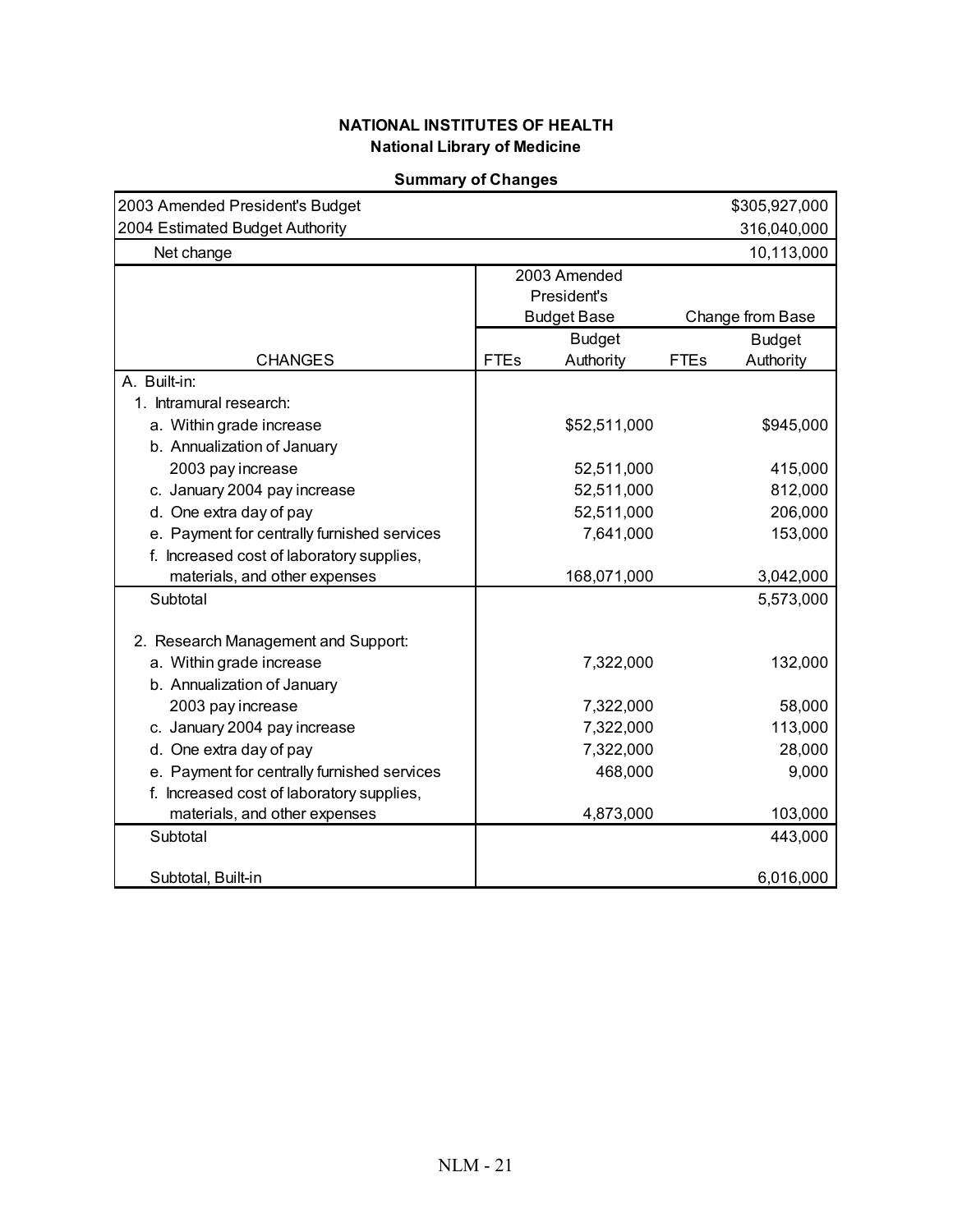## **National Library of Medicine NATIONAL INSTITUTES OF HEALTH**

### **Summary of Changes--continued**

|                                       | 2003 Amended<br>President's |                    |                   |                  |  |
|---------------------------------------|-----------------------------|--------------------|-------------------|------------------|--|
|                                       |                             | <b>Budget Base</b> |                   | Change from Base |  |
| <b>CHANGES</b>                        | No.                         | Amount             | No.               | Amount           |  |
| B. Program:                           |                             |                    |                   |                  |  |
| 1. Research project grants:           |                             |                    |                   |                  |  |
| a. Noncompeting                       | 109                         | \$29,231,000       | (18)              | (\$4,590,000)    |  |
| b. Competing                          | 88                          | 23,168,000         | 40                | 6,510,000        |  |
| c. SBIR/STTR                          | 4                           | 660,000            | 1                 | 66,000           |  |
| Total                                 | 201                         | 53,059,000         | 23                | 1,986,000        |  |
| 2. Research centers                   | 0                           | 0                  | $\mathbf 0$       | 0                |  |
| 3. Other research                     | 0                           | $\Omega$           | 0                 | 0                |  |
| 4. Research training                  | 0                           | 0                  | $\mathbf 0$       | 0                |  |
| 5. Research and development contracts | 9                           | 13,611,000         | 0                 | 202,000          |  |
| Subtotal, extramural                  | 210<br><b>FTEs</b>          | 66,670,000         | 23<br><b>FTEs</b> | 2,188,000        |  |
| Intramural research<br>6.             | 588                         | 228,223,000        | (9)               | 2,130,000        |  |
| 7. Research management and support    | 89                          | 11,034,000         | (2)               | (221,000)        |  |
| 8. Cancer control and prevention      | $\mathbf 0$                 | 0                  | $\mathbf 0$       | 0                |  |
| 9. Construction                       |                             | 0                  |                   | 0                |  |
| Subtotal, program                     | 677                         | 239,257,000        | (11)              | 1,909,000        |  |
| <b>Total changes</b>                  | 677                         |                    | (11)              | 10,113,000       |  |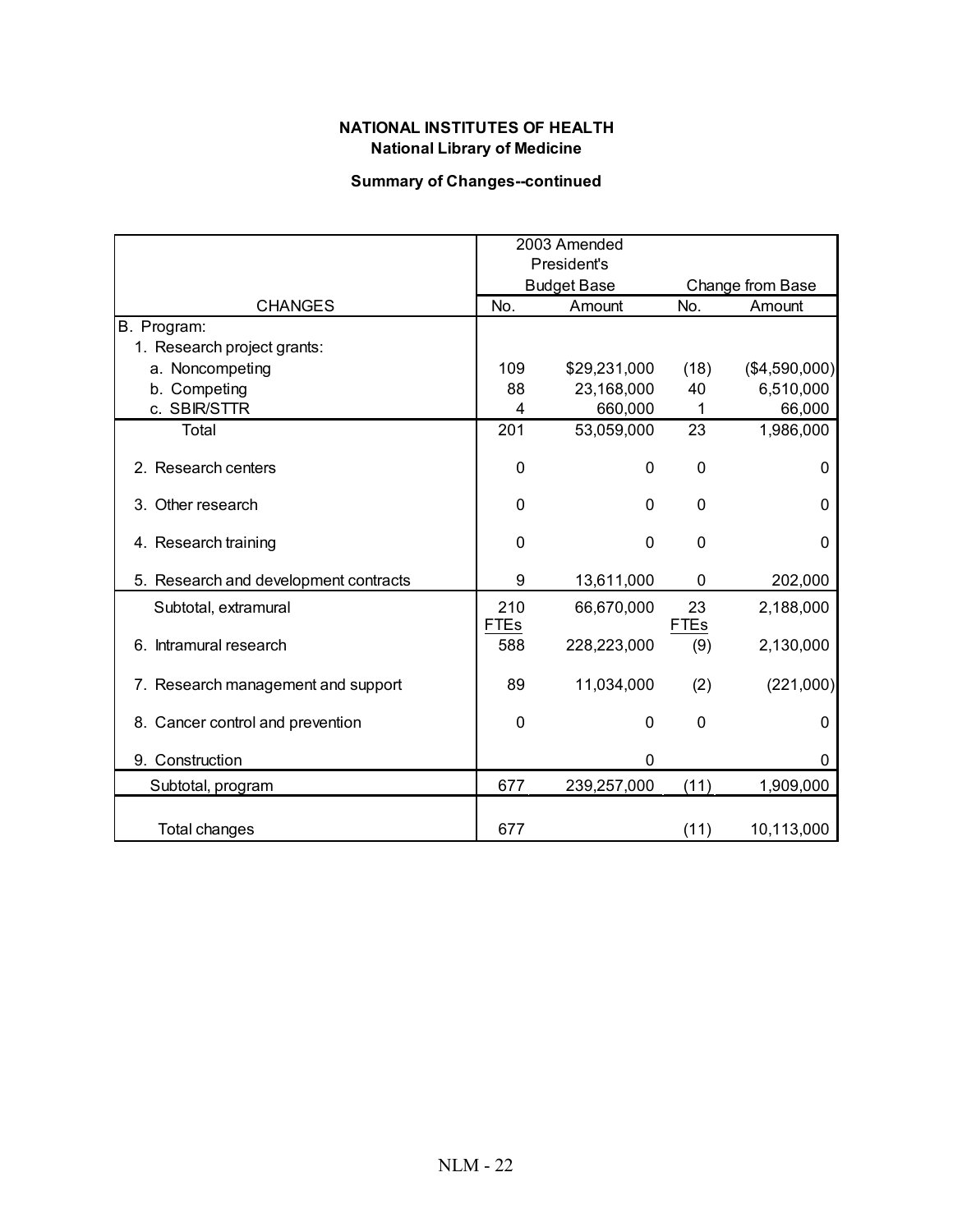#### **Budget Authority by Object**

|      |                                                  | FY 2003      |              |             |
|------|--------------------------------------------------|--------------|--------------|-------------|
|      |                                                  | Amended      | FY 2004      | Increase or |
|      |                                                  | Pres. Budget | Estimate     | Decrease    |
|      | Total compensable workyears:                     |              |              |             |
|      |                                                  |              |              |             |
|      | Full-time employment                             | 677          | 666          | (11)        |
|      | Full-time equivalent of overtime & holiday hours | 4            | 0            | (4)         |
|      | Average ES salary                                | \$140,261    | \$143,067    | \$2,805     |
|      | Average GM/GS grade                              | 10.3         | 10.3         | 0.0         |
|      |                                                  |              |              |             |
|      | Average GM/GS salary                             | \$61,807     | \$63,044     | \$1,236     |
|      | Average salary, grade established by act of      |              |              |             |
|      | July 1, 1944 (42 U.S.C. 207)                     | \$83,478     | \$85,148     | \$1,670     |
|      |                                                  |              |              |             |
|      | Average salary of ungraded positions             | 96,701       | 98,635       | 1,934       |
|      |                                                  | FY 2003      |              |             |
|      |                                                  | Amended      | FY 2004      | Increase or |
|      | OBJECT CLASSES                                   | Pres. Budget | Estimate     | Decrease    |
|      | Personnel Compensation:                          |              |              |             |
| 11.1 | <b>Full-Time Permanent</b>                       | \$34,856,000 | \$34,666,000 | (\$190,000) |
|      | 11.3 Other than Full-Time Permanent              | 10,806,000   | 10,852,000   | 46,000      |
|      | 11.5 Other Personnel Compensation                | 1,889,000    | 1,969,000    | 80,000      |
|      | 11.7 Military Personnel                          | 319,000      | 333,000      | 14,000      |
| 11.8 | <b>Special Personnel Services Payments</b>       | 1,187,000    | 1,237,000    | 50,000      |
|      | <b>Total, Personnel Compensation</b>             | 49,057,000   | 49,057,000   | 0           |
| 12.1 | <b>Personnel Benefits</b>                        | 10,635,000   | 11,087,000   | 452,000     |
| 12.2 | <b>Military Personnel Benefits</b>               | 141,000      | 147,000      | 6,000       |
| 13.0 | <b>Benefits for Former Personnel</b>             | 0            | 0            | 0           |
|      | <b>Subtotal, Pay Costs</b>                       | 59,833,000   | 60,291,000   | 458,000     |
|      |                                                  |              | 1,119,000    | 20,000      |
| 21.0 | Travel & Transportation of Persons               | 1,099,000    |              |             |
| 22.0 | <b>Transportation of Things</b>                  | 202,000      | 205,000      | 3,000       |
| 23.1 | Rental Payments to GSA                           | 5,000        | 5,000        | 0           |
| 23.2 | <b>Rental Payments to Others</b>                 | 17,000       | 17,000       | 0           |
|      | 23.3 Communications, Utilities &                 |              |              |             |
|      | Miscellaneous Charges                            | 1,460,000    | 1,486,000    | 26,000      |
|      | 24.0 Printing & Reproduction                     | 602,000      | 613,000      | 11,000      |
| 25.1 | <b>Consulting Services</b>                       | 40,959,000   | 41,696,000   | 737,000     |
| 25.2 | <b>Other Services</b>                            | 59,989,000   | 65,190,000   | 5,201,000   |
|      | 25.3 Purchase of Goods & Services from           |              |              |             |
|      | <b>Government Accounts</b>                       | 39,732,000   | 40,527,000   | 795,000     |
|      | 25.4 Operation & Maintenance of Facilities       | 7,688,000    | 7,826,000    | 138,000     |
|      | 25.5 Research & Development Contracts            | 13,650,000   | 13,896,000   | 246,000     |
|      | 25.6 Medical Care                                | 0            | 0            |             |
| 25.7 | Operation & Maintenance of Equipment             | 7,172,000    | 7,301,000    | 129,000     |
| 25.8 | Subsistence & Support of Persons                 | 0            | 0            |             |
| 25.0 | <b>Subtotal, Other Contractual Services</b>      | 169,190,000  | 176,436,000  | 7,246,000   |
| 26.0 | <b>Supplies &amp; Materials</b>                  | 1,976,000    | 2,012,000    | 36,000      |
| 31.0 | Equipment                                        | 21,073,000   | 21,452,000   | 379,000     |
|      | 32.0 Land and Structures                         | 3,000        | 3,000        | 0           |
| 33.0 | Investments & Loans                              | 0            | 0            | 0           |
| 41.0 | Grants, Subsidies & Contributions                | 50,462,000   | 52,396,000   | 1,934,000   |
| 42.0 | Insurance Claims & Indemnities                   | 0            | 0            |             |
| 43.0 | Interest & Dividends                             | 5,000        | 5,000        | 0           |
| 44.0 | Refunds                                          | 0            | 0            |             |
|      | <b>Subtotal, Non-Pay Costs</b>                   | 246,094,000  | 255,749,000  | 9,655,000   |
|      |                                                  |              |              |             |
|      | <b>Total Budget Authority by Object</b>          | 305,927,000  | 316,040,000  | 10,113,000  |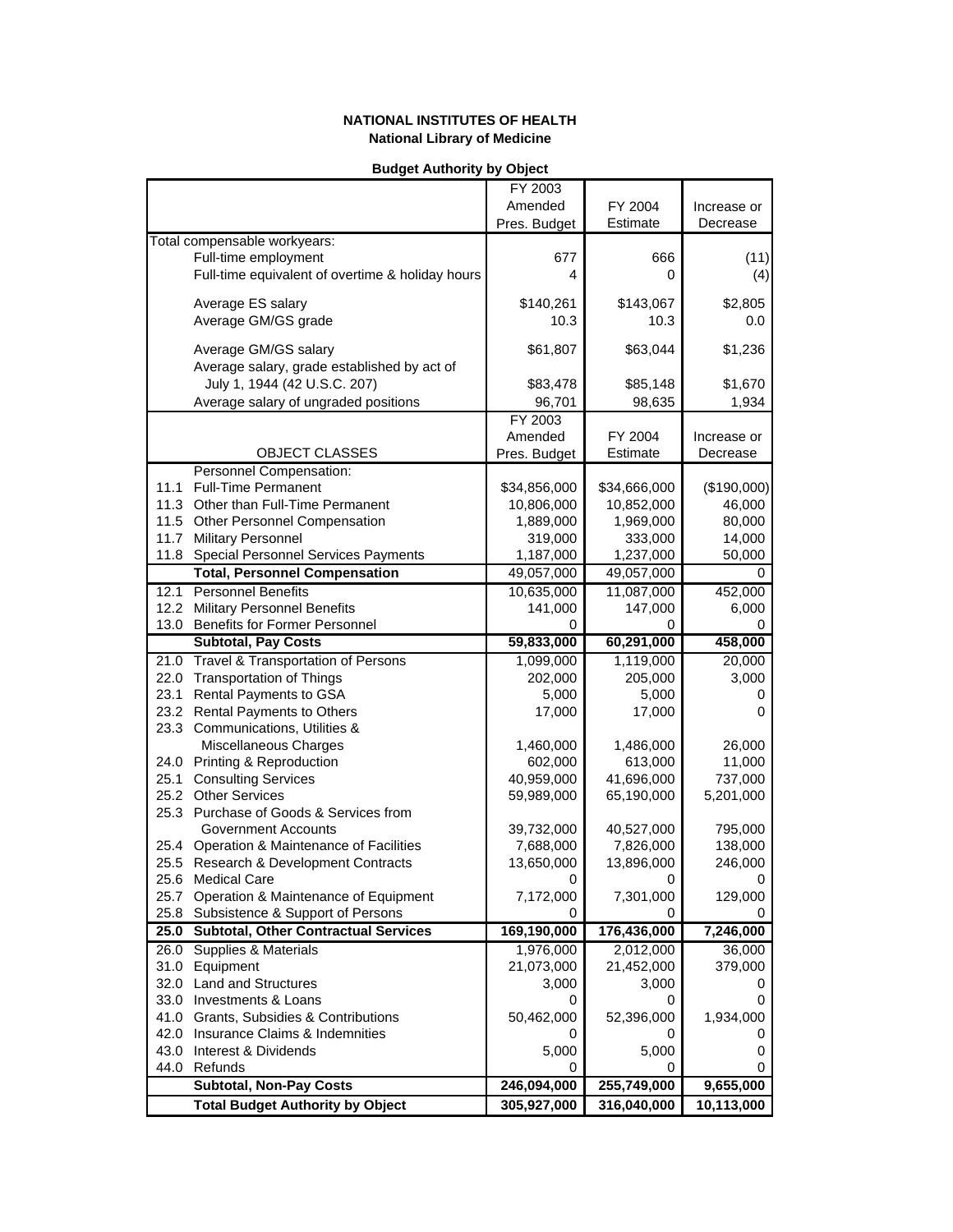|  |  | <b>Salaries and Expenses</b> |  |
|--|--|------------------------------|--|
|--|--|------------------------------|--|

|                                              | FY 2003      |              |             |
|----------------------------------------------|--------------|--------------|-------------|
|                                              | Amended      | FY 2004      | Increase or |
| OBJECT CLASSES                               | Pres. Budget | Estimate     | Decrease    |
| <b>Personnel Compensation:</b>               |              |              |             |
| Full-Time Permanent (11.1)                   | \$34,856,000 | \$34,666,000 | (\$190,000) |
| Other Than Full-Time Permanent (11.3)        | 10,806,000   | 10,852,000   | 46,000      |
| Other Personnel Compensation (11.5)          | 1,889,000    | 1,969,000    | 80,000      |
| Military Personnel (11.7)                    | 319,000      | 333,000      | 14,000      |
| Special Personnel Services Payments (11.8)   | 1,187,000    | 1,237,000    | 50,000      |
| <b>Total Personnel Compensation (11.9)</b>   | 49,057,000   | 49,057,000   | 0           |
| Civilian Personnel Benefits (12.1)           | 10,635,000   | 11,087,000   | 452,000     |
| Military Personnel Benefits (12.2)           | 141,000      | 147,000      |             |
| Benefits to Former Personnel (13.0)          |              |              | 0           |
| <b>Subtotal, Pay Costs</b>                   | 59,833,000   | 60,291,000   | 458,000     |
| Travel (21.0)                                | 1,099,000    | 1,119,000    | 20,000      |
| Transportation of Things (22.0)              | 202,000      | 205,000      | 3,000       |
| Rental Payments to Others (23.2)             | 17,000       | 17,000       | n           |
| Communications, Utilities and                |              |              |             |
| Miscellaneous Charges (23.3)                 | 1,460,000    | 1,486,000    | 26,000      |
| Printing and Reproduction (24.0)             | 602,000      | 613,000      | 11,000      |
| <b>Other Contractual Services:</b>           |              |              |             |
| Advisory and Assistance Services (25.1)      | 40,959,000   | 41,696,000   | 737,000     |
| Other Services (25.2)                        | 59,989,000   | 65,190,000   | 5,201,000   |
| Purchases from Govt. Accounts (25.3)         | 28,070,000   | 28,654,000   | 584,000     |
| Operation & Maintenance of Facilities (25.4) | 7,688,000    | 7,826,000    | 138,000     |
| Operation & Maintenance of Equipment (25.7)  | 7,172,000    | 7,301,000    | 129,000     |
| Subsistence & Support of Persons (25.8)      | ი            | 0            |             |
| <b>Subtotal Other Contractual Services</b>   | 143,878,000  | 150,667,000  | 6,789,000   |
| Supplies and Materials (26.0)                | 1,976,000    | 2,012,000    | 36,000      |
| <b>Subtotal, Non-Pay Costs</b>               | 149,234,000  | 156,119,000  | 6,885,000   |
| <b>Total, Administrative Costs</b>           | 209,067,000  | 216,410,000  | 7,343,000   |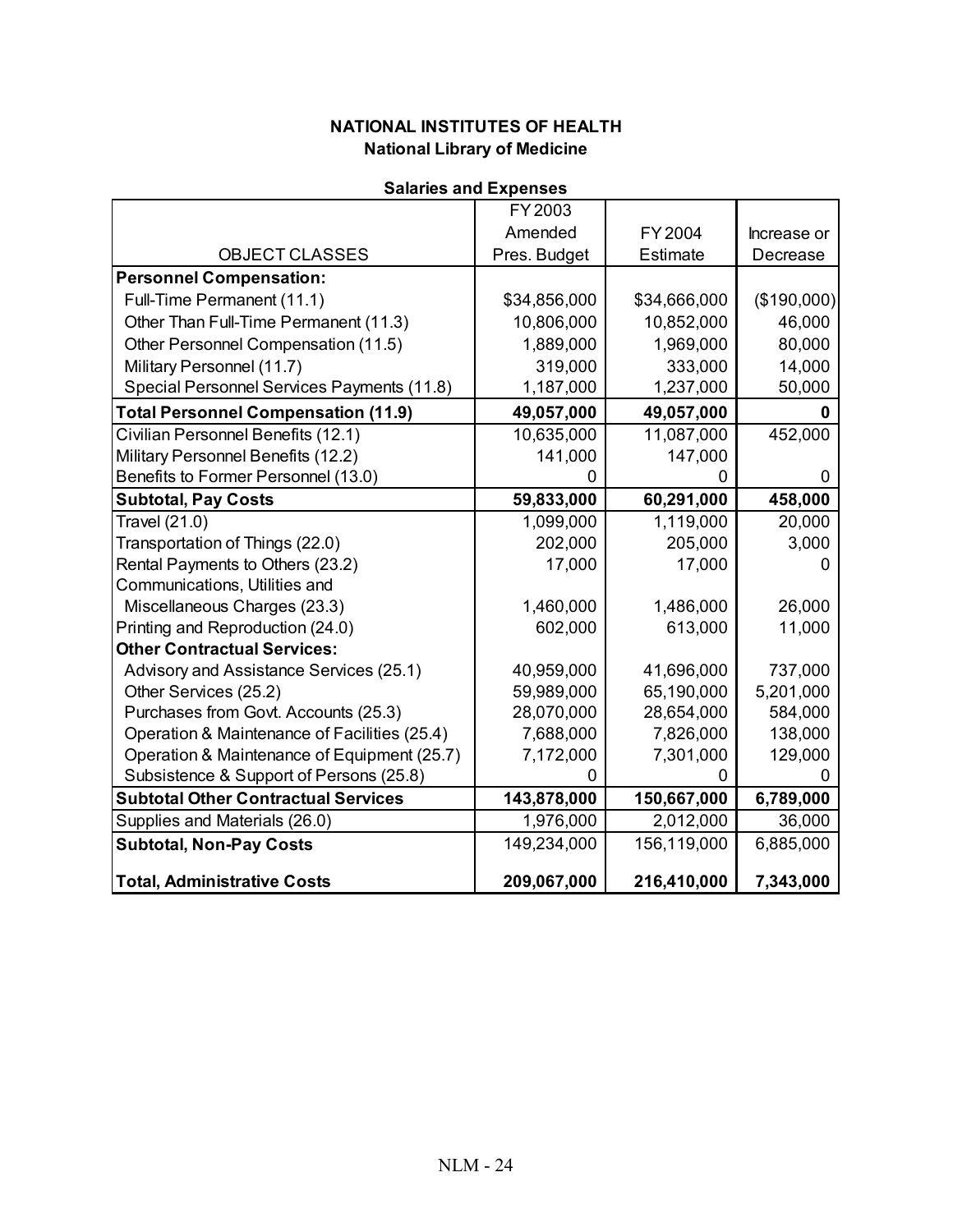## **NATIONAL INSTITUTES OF HEALTH**

## **National Library of Medicine**

## SIGNIFICANT ITEMS IN SENATE APPROPRIATIONS COMMITTEE REPORT

The following section represents FY 2003 Congressional requirements for reports and significant items derived from Senate Report 107-216. These actions discussed below are contingent on inclusion of similar language and funding in the final FY 2003 appropriation and related reports. Additional items may be transmitted at a later date as a result of the final Conference report.

## Item

*Internet connection grant program* – The Committee continues to be concerned about limitations on access to health information in rural and other medically underserved areas. It supports the NLM's efforts to address this issue through the Library's Internet Connection Grant program, which partners with regional libraries to provide hardware, set-up, training and access to the Internet at locations in medically underserved areas (p. 147).

## Action taken or to be taken

NLM continues to give a high priority to improving access to health care information to rural and other medically-underserved areas. To improve usefulness and penetration of our programs, the NLM Internet Connection program was revised in FY 2002 and renamed Internet Access To Digital Libraries. New elements for hardware, software, and training were described. In addition, a new set of simplified instructions for completing the application were made available, and a major effort was made to publicize the program. As a result, over fifty awards involving almost 400 sites were made. Most states and a large number of rural and inner city locations were included, as well as several faith-based organizations. The program will be continued in FY 2003, and expanded in FY 2004.

## Item

*Minority health professions* – The Committee encourages the NLM to strengthen information technology infrastructure at minority health professions schools that focus their research activities on health disparities and the education of health professionals who serve in medically underserved communities (p. 147).

## Action taken or to be taken

NLM is directing many of its outreach efforts toward remedying the disparity in health opportunities experienced by important segments of the American population. These efforts are based on the belief that improving access to free and easy-to-use health-related information (in the form of published literature, databases, and the authoritative content of others) can help solve health disparities. Strengthening information technology infrastructure at minority health professional schools is an integral part of this effort.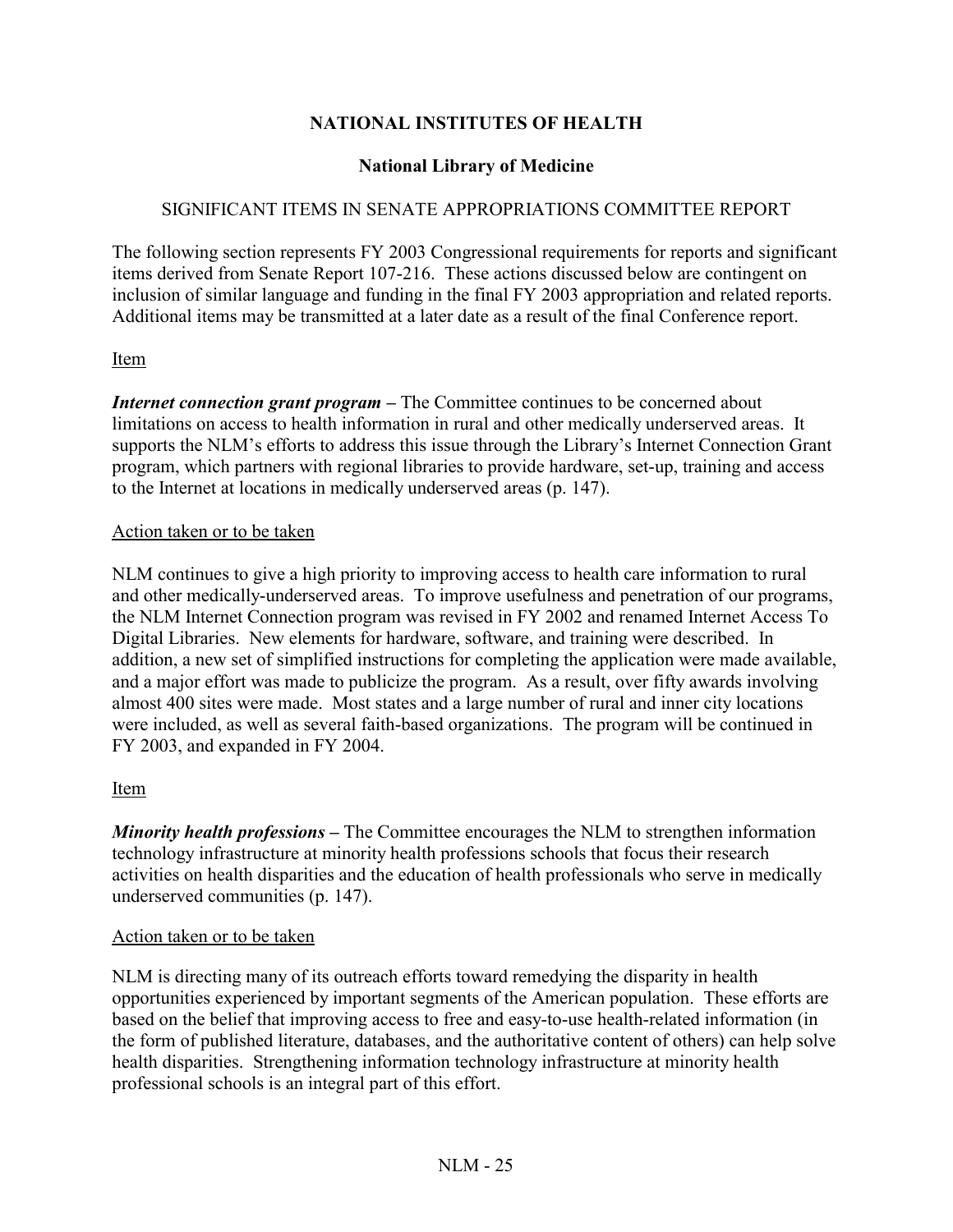Many health-related organizations, particularly smaller ones and those in rural and/or urban health-under-served areas, lack resources to take full advantage of the Internet's ability to facilitate informed decision making by health professionals and consumers.

1) NLM offers Internet Access to Digital Libraries (IADL) grants and Information System Grants to health-related institutions that wish to provide the professionals and clients of their organization with access to high-quality health information via the Internet. These Resource Grants can be used to support a variety of activities and services including but not limited to the following: purchase and installation of equipment and software for initial or expanded connectivity to the internet, including computers, servers, firewalls and routers; provision of network-based access to databases, published knowledge and other library/information services; and design and delivery of information resources and services tailored to the needs of an audience. In FY 2002, awards in these grant programs were made to Meharry Medical College and the veterinary medical library of Tuskegee University.

2) NLM continues to support the highly successful program to strengthen Historically Black Colleges and Universities so that they can train people to use information resources in dealing with environmental and chemical hazards. Under this program, more than 80 minority institutions have received such training, and it was recently expanded to include a Hispanic serving college and a tribal college. NLM is helping to empower these schools as conduits to work with underserved communities in promoting high-quality Internet connectivity and the use of technology for research and education. At the request of the participating schools NLM is developing a strategic plan to expand the scope of this project to include a focus on health disparities affecting minority populations, particularly those that have a large environmental component such as asthma.

3) NLM is supporting the newly established National Human Genome Research Center at Howard University by offering bioinformatics training to several of the Center's researchers. The NLM's National Center for Biotechnology Information (NCBI) has adapted a training curriculum known as Corebio for the specific needs of the Center with a focus on information resources for the analysis of human genome sequence data. Corebio is a network of bioinformatics experts at NIH that have completed an initial nine-week program of training in the use of NCBI's genome resources. As a result of their Corebio training, the Howard University researchers will become part of an NIH network of bioinformatics specialists that exchange information on current bioinformatics problems and solutions.

4) In collaboration with the Office of Minority Health, OPHS, NLM has established a Regional Training Center for Minority Health Professions Schools with an emphasis on providing training on HIV/AIDS and toxicological information resources and other electronic resources. This center was dedicated in May 1999 as the Spann Center, in honor of Dr. Melvin Spann, former Associate Director for Specialized Information Services, NLM. The training center is now being used by NLM and other groups to provide training in a centralized location.

5) NLM has supported a project undertaken by the Center for Public Service Communications to determine the capabilities and needs of the member institutions of the Minority Health Professional Foundation and to propose an implementation strategy for developing and strengthening telecommunications linkages among these institutions. This offered an excellent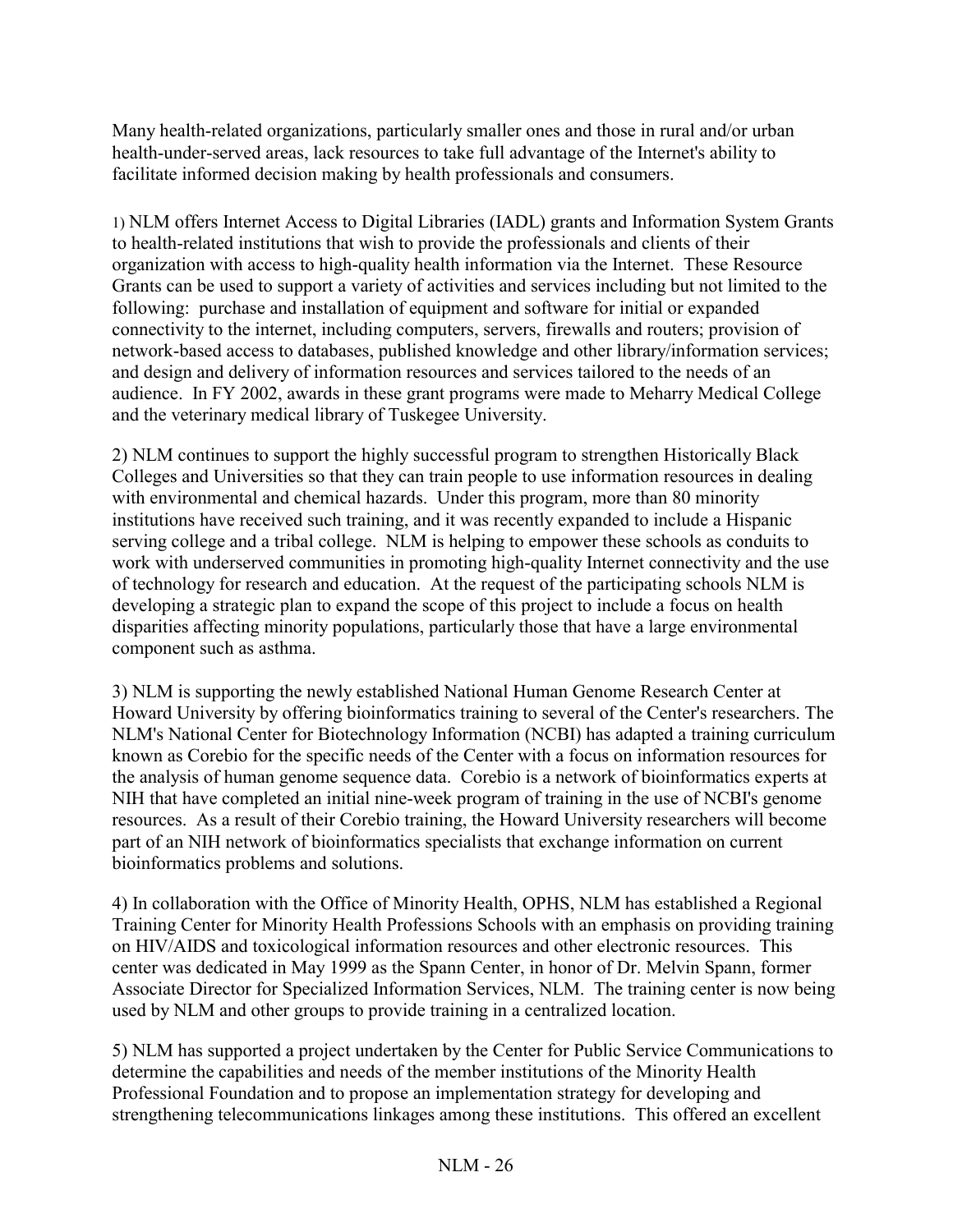opportunity to bring information resources to underserved populations in the U.S. and allows the HBCUs participating in the Toxicology Outreach Project described above to build telemedicine links to each other as well as to external resources. In January 1999 NLM hosted a Workshop on Developing Curriculum for Internet-Based Teaching, Training, and Research for members of the Association of Minority Health Professions Schools. The goal of this workshop was to suggest specific methods for meeting the needs of the member schools. NLM continues to work with HBCUs to foster knowledge of telehealth technology and implementation issues by faculty and community medical professionals.

6) Outreach to health professionals who serve minority populations to ensure that these individuals have access to the most current medical information, continues to be a high priority for NLM. One of the primary mechanisms NLM uses to reach these populations at the local level is through the 4,500 member libraries of the National Network of Libraries of Medicine (NN/LM). The goal of the Network is to provide access to accurate and up-to-date health information for health professionals, patients, families, and the general public, irrespective of their geographic location. The NN/LM places a special emphasis on outreach to underserved populations in an effort to reduce health disparities. There is a wide range of programs and activities to assist in remedying the disparity in health opportunities experienced by African Americans, Latinos, Native Americans, senior citizens, and rural populations.

## Item

*Outreach –* The Committee continues to note the success of the NLM's MEDLINE and MEDLINEplus databases. The Committee encourages NLM to continue its outreach activities aimed at educating health care professionals and the general public about the Library's products and services, in coordination with medical librarians and other health information specialists (p. 147).

## Action taken or to be taken

For more than 10 years NLM has provided funding to libraries in the National Network of Libraries of Medicine for outreach projects to educate health professionals about the Library's products and services. This funding for outreach to health professionals continues. In 1998, NLM began working with medical and public librarians and other health information specialists, to reach members of the general public to inform them about MEDLINEplus as a source of current, accurate health information. Since that time, dozens of special projects have been funded throughout the US. Many successful outreach projects are the result of new partnerships between libraries and community organizations.

NLM recognizes the need to support innovative methods for reaching health care professionals and the public and has funded a project with the University of North Carolina Health Sciences Library and the University of North Carolina School of Library and Information Science to link local sources of health services to the health information in MEDLINEplus. For example, a woman in Wilmington who has recently been diagnosed with breast cancer can search MEDLINEplus for information on treatment options, then click on a "Go Local" button to see where support groups meet in her town. NC Health Info went live in December 2002 and will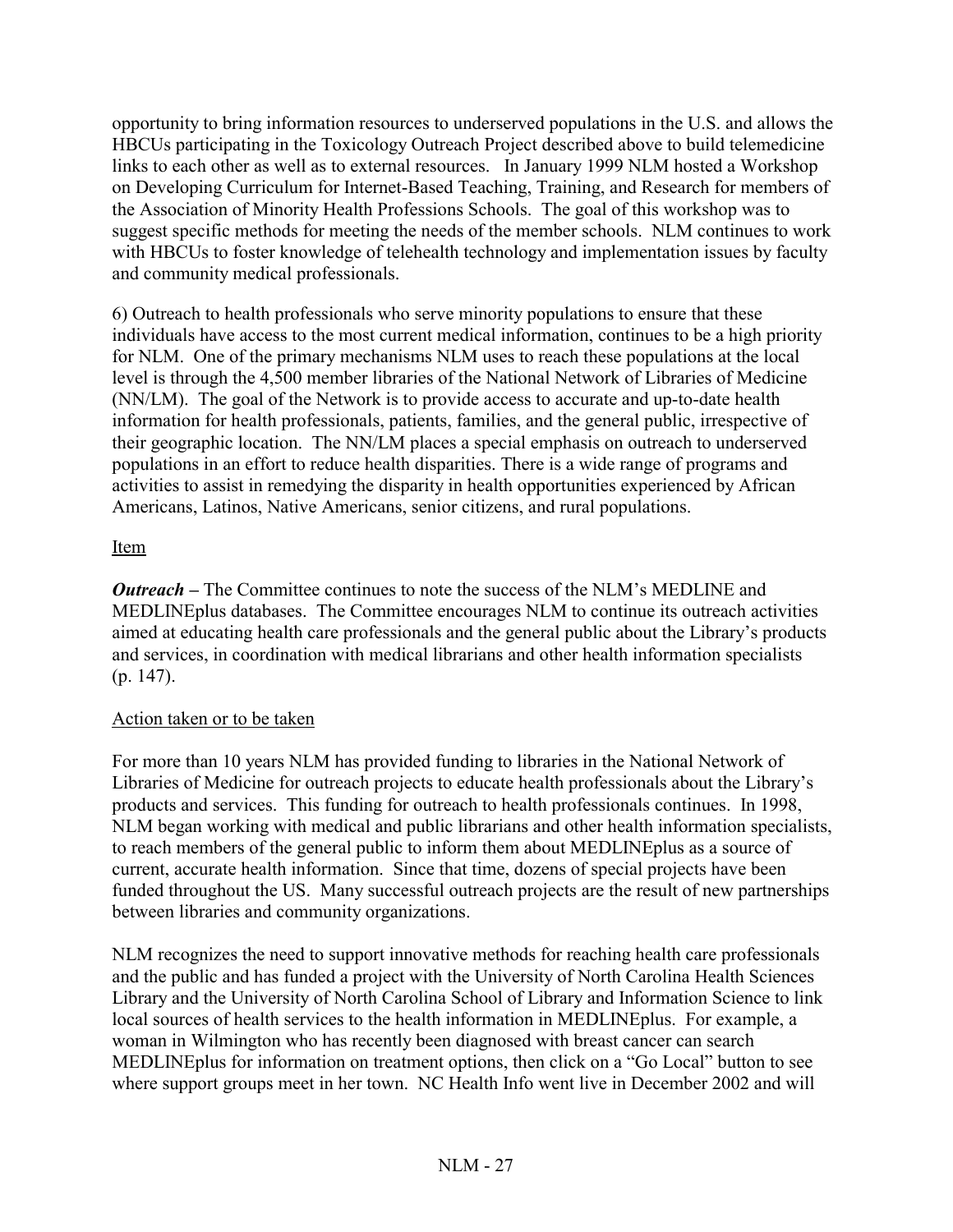continue to be developed as a prototype, which could be used by other states or geographic areas to develop their own sites of local resources.

## Item

*Public mandate* - The NLM has legislatively mandated outreach activities to publicize its information services to health professionals and the public. Because the Library has developed an extensive set of authoritative and easily accessible (electronic and print) health information services for the public, the Committee encourages the NLM to continue these efforts and also to target specifically certain underserved parts of the U.S. population, particularly ethic minorities, the elderly, non-English-speaking individuals, and Americans living in rural areas (p. 147).

## Action taken or to be taken

Ensuring that health professionals and the public in underserved parts of the population have access to health information has been a goal of NLM's outreach programs for many years. Through its National Network of Libraries of Medicine (NN/LM), the NLM is funding innovative outreach projects which include partnerships between medical and public libraries as well as schools, senior centers, clinics, health centers, faith-based, and other community organizations. These projects especially target U.S. residents who are members of minority groups, senior citizens, live in rural communities, or who do not speak English. Their underserved status often also includes lack of access to computers and the Internet, putting them at further disadvantage. Therefore, NLM and the NN/LM is working with agencies and organizations that serve as points of access in their communities for those who do not have such access at home or work.

NLM also recognizes the need to develop products and services, which will provide the information in a format, language or reading level that is most appropriate for the individual. In 2002, NLM made available a new senior-friendly web site, developed with the National Institute on Aging, which serves as an entry point into MEDLINEplus. NIHSeniorHealth.gov is designed to provide health information in a format that is compatible with the cognitive, visual, and perceptual changes that occur with age. To encourage other NIH Institutes to add senior-friendly content to this web site, NLM has developed a template for their use. Soon, pages on breast, prostate, colon, and lung cancer developed by the National Cancer Institute will be added. NLM will work with other Institutes to expand the topics covered by NIHSeniorHealth.gov.

In September 2002, NLM announced the availability of a Spanish language version of MEDLINEplus to help meet the health information needs of Spanish speaking citizens and their families. The Spanish version mirrors the English language content of the web site, where a Spanish translation is available. Presently, there is information on 490 health topics. In the first month there were 38,000 unique visitors viewing almost 408,000 pages.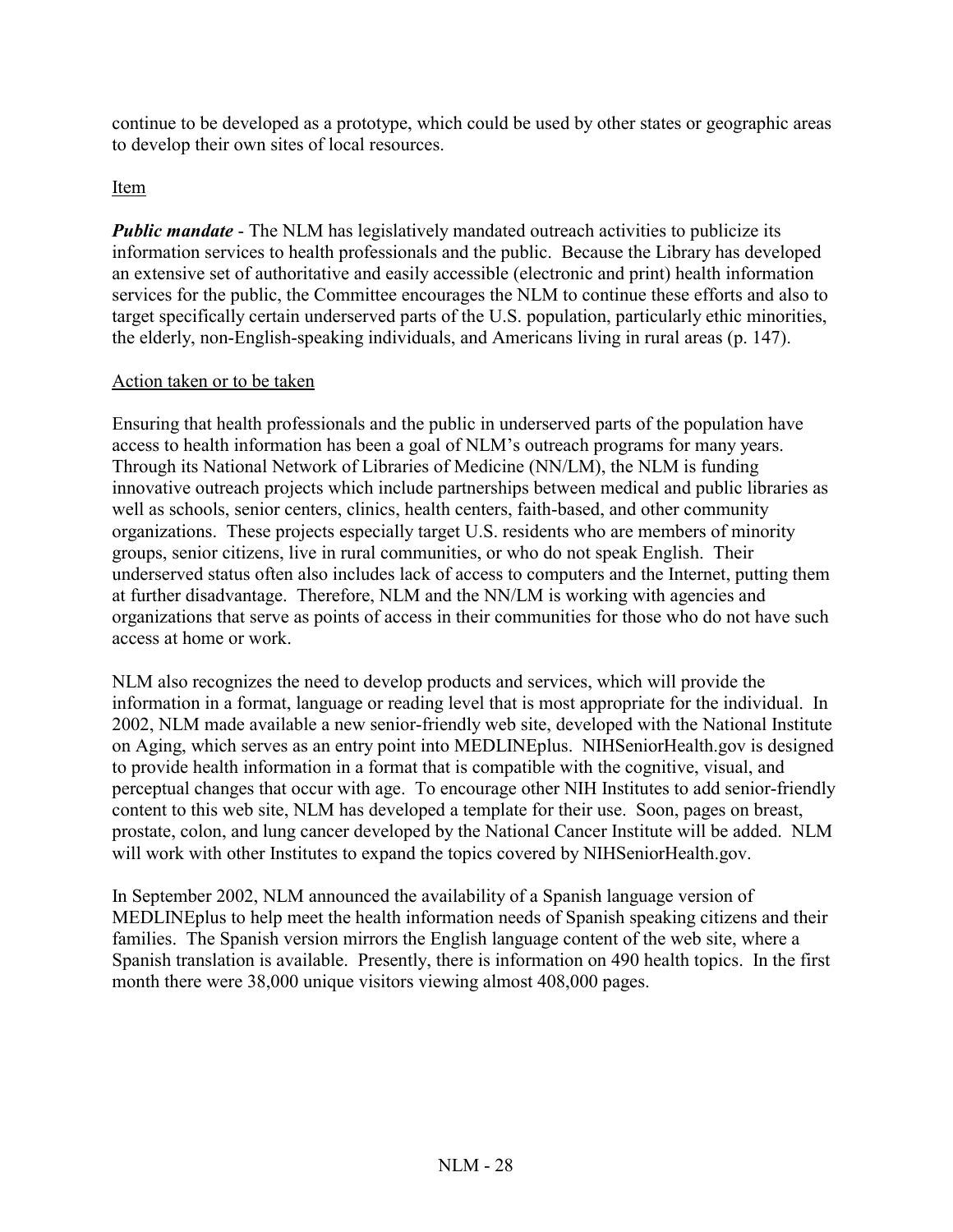## Item

*Senior citizen outreach* - The Committee continues to support the NLM's efforts to provide senior citizens with expanded access to NLM's databases, through such means as including Internet access at senior centers and congregate meal sites (p. 148).

## Action taken or to be taken

The NLM remains committed to making health information on the Internet easily available to all citizens – especially older Americans. NLM's interest in reaching older Americans is two-fold: 1) more and more older people are using the Internet as a source of health information, and 2) Americans over the age of 65 are twice as likely to be hospitalized and incur over 50 percent of health care costs. Clearly, seniors can benefit tremendously from increased access to good, reliable, up-to-date health information from the National Institutes of Health. To better meet the growing information needs of seniors, the National Library of Medicine and the National Institute on Aging (NIA) have developed NIHSeniorHealth.gov – a new website that is compatible with the cognitive, visual and perceptual changes that occur with age. This new site was beta-tested in 2002. The NLM and the NIA are now working with other NIH Institutes to assist them in the transfer vital health information into this new senior-friendly format in preparation for a national launch later in 2003.

In addition to developing a senior-friendly website, the NLM also remains dedicated to increasing the access seniors have to good health information. Therefore, NLM is partnering with the American College of Physicians and the American Society of Internal Medicine (ACP/ASIM) to launch a pilot project to sensitize patients about the availability of MEDLINEplus – NLM's free, comprehensive, authoritative health information website. Beginning in the spring of 2003, ACP/ASIM members in Georgia and Iowa will begin writing "Information Prescriptions" directing their patients to MEDLINEplus as a source of health information on the Internet. Research shows that the public is eager to obtain good sources of health information on the web and are more likely to trust a website that has been recommended by their physician.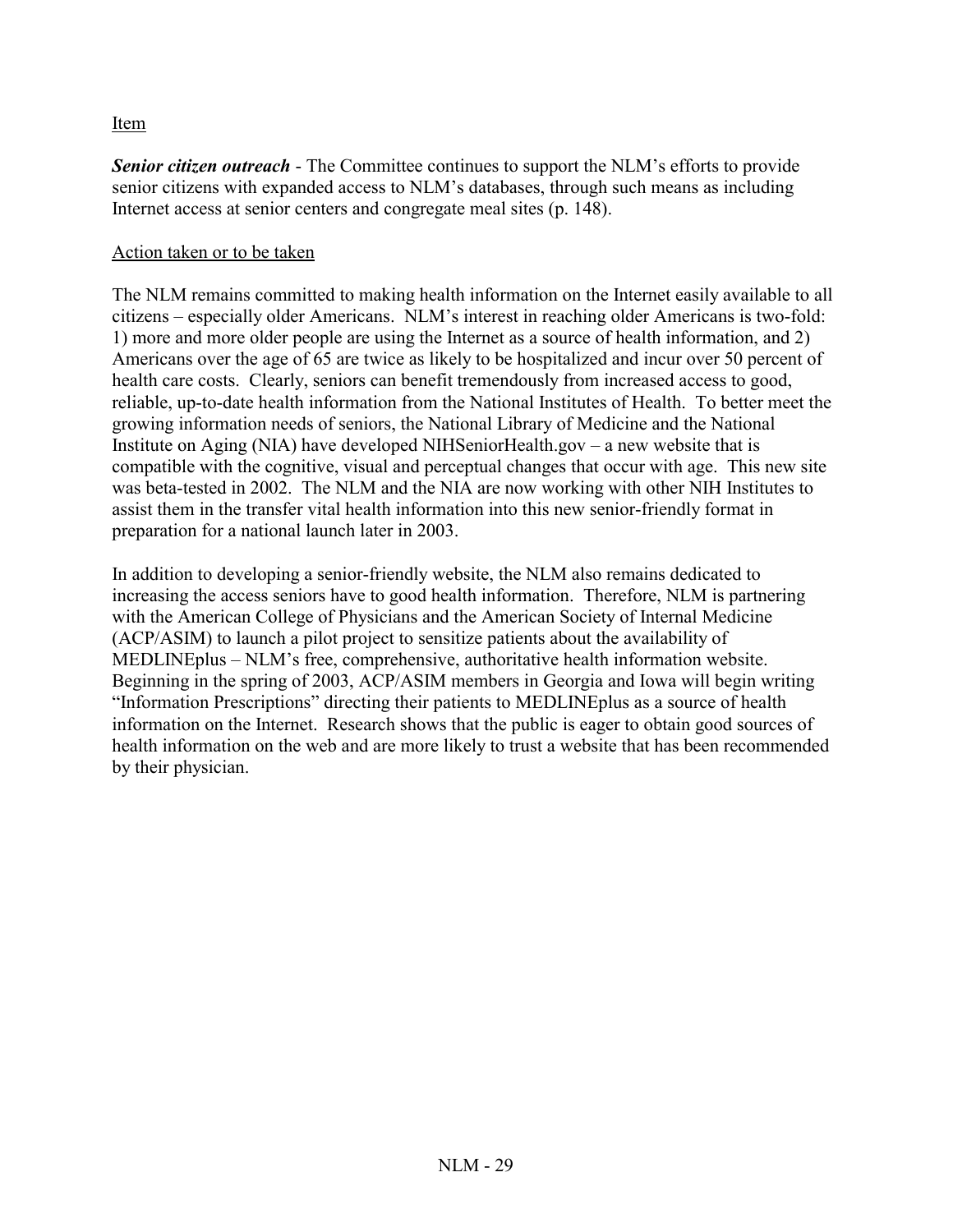|                                     |                                  |                       | <b>Authorizing Legislation</b> |                                    |                           |                         |
|-------------------------------------|----------------------------------|-----------------------|--------------------------------|------------------------------------|---------------------------|-------------------------|
|                                     | Other Citation<br><b>PHS Act</b> | U.S. Code<br>Citation | 2003 Amount<br>Authorized      | President's Budget<br>2003 Amended | 2004 Amount<br>Authorized | 2004 Budget<br>Estimate |
| Research and Investigation          | Section 301                      | 42§241                | Indefinite                     |                                    | Indefinite                |                         |
| National Library of Medicine        | Section 41B                      | 42§285b               | Indefinite                     | \$305,927<br>.<br>80               | Indefinite                | \$316,040,000           |
| Service Awards<br>National Research | Section 487(d)                   | 42§288                | டு                             |                                    | ΙQ                        |                         |
| Total, Budget Authority             |                                  |                       |                                | 305,927,000                        |                           |                         |

NATIONAL INSTITUTES OF HEALTH<br>National Library of Medicine

a/ Amounts authorized by Section 301 and Title IV of the Public Health Act.<br>b/ Reauthorizing legislation will be submitted. a/ Amounts authorized by Section 301 and Title IV of the Public Health Act.

b/ Reauthorizing legislation will be submitted.

0E-WTN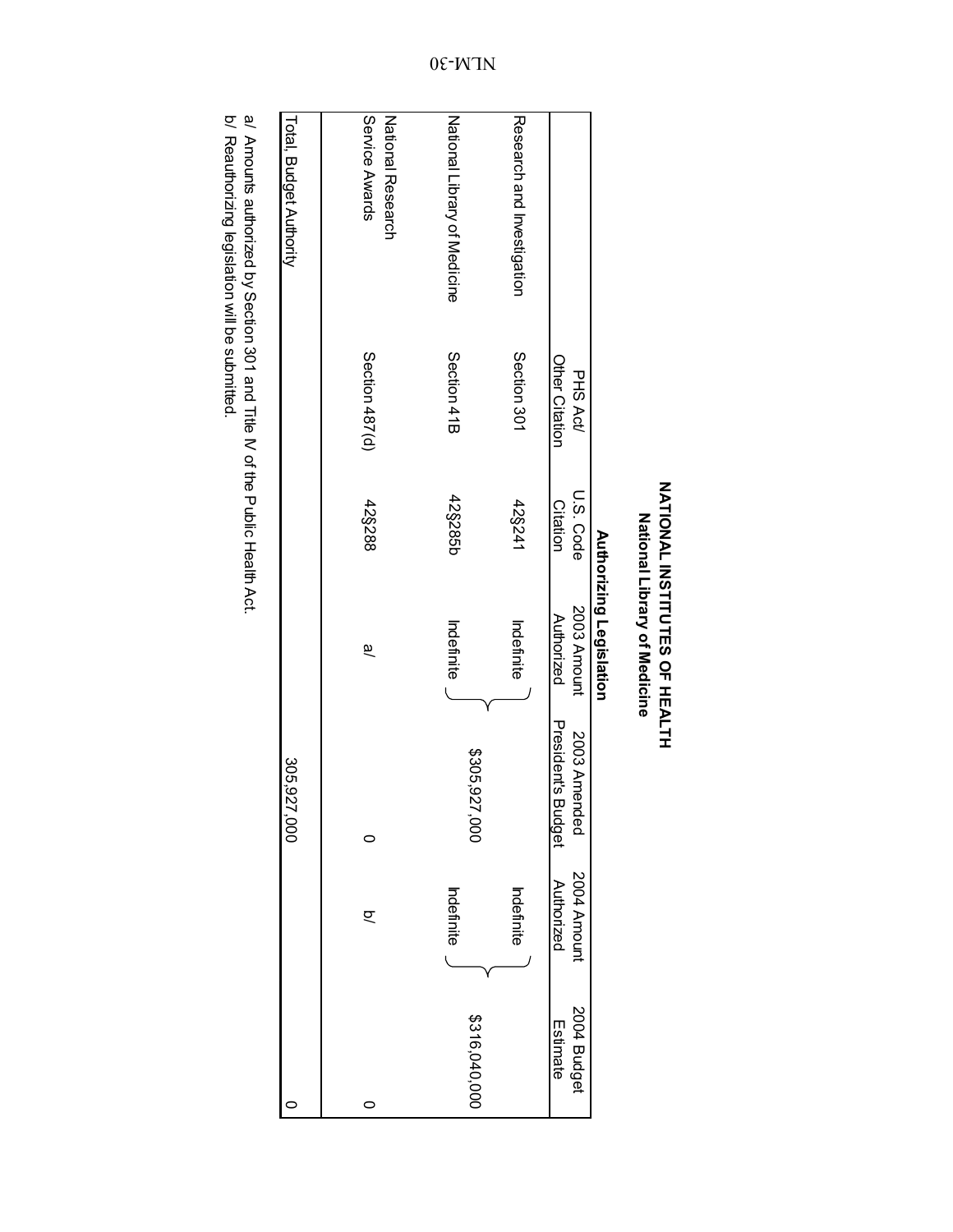| Fiscal                   | <b>Budget Estimate</b> | House         | Senate            |               |                  |
|--------------------------|------------------------|---------------|-------------------|---------------|------------------|
| Year                     | to Congress            | Allowance     | Allowance         | Appropriation | $\frac{1}{1}$    |
| 1995                     | \$135,330,000          | \$123,274,000 | \$127,274,000     | \$126,303,000 | $\overline{2}$ / |
| $\overline{3}$ /<br>1996 | 136,311,000            | 138,277,000   | 136,781,000       | 141,439,000   |                  |
| Rescission               |                        |               |                   | (257,000)     |                  |
| 1997                     | 143,268,000 3/         | 146,738,000   | 145,164,000<br>3/ | 151,103,000   | 4/               |
| 1998                     | 152,689,000 3/         | 161,171,000   | 159,411,000 3/    | 161,185,000   |                  |
| 1999                     | 170,738,000            | 176,492,000   | 181,309,000       | 180,742,000   |                  |
| Rescission               |                        |               |                   | (120,000)     |                  |
| 2000                     | 185,654,000 3/         | 202,027,000   | 210,183,000       | 215,214,000   |                  |
| Rescission               |                        |               |                   | (1, 146, 000) |                  |
| 2001                     | 230,135,000 3/         | 256,281,000   | 256,953,000       | 246,801,000   |                  |
| Rescission               |                        |               |                   | (399,000)     |                  |
| 2002                     | 275,725,000            | 273,610,000   | 281,584,000       | 277,658,000   |                  |
| Rescission               |                        |               |                   | (1,567,000)   |                  |
| 2003                     | 307,556,000            |               |                   |               |                  |
| 2004                     | 316,040,000            |               |                   |               |                  |
|                          |                        |               |                   |               |                  |

#### **Appropriations History**

1/ Reflects enacted supplementals, rescissions, and reappropriations.

2/ Excludes enacted administrative reductions of \$526,000.

3/ Excludes funds for HIV/AIDS research activities consolidated in the NIH Office of AIDS Research.

4/ Excludes enacted administrative reductions of \$275,000.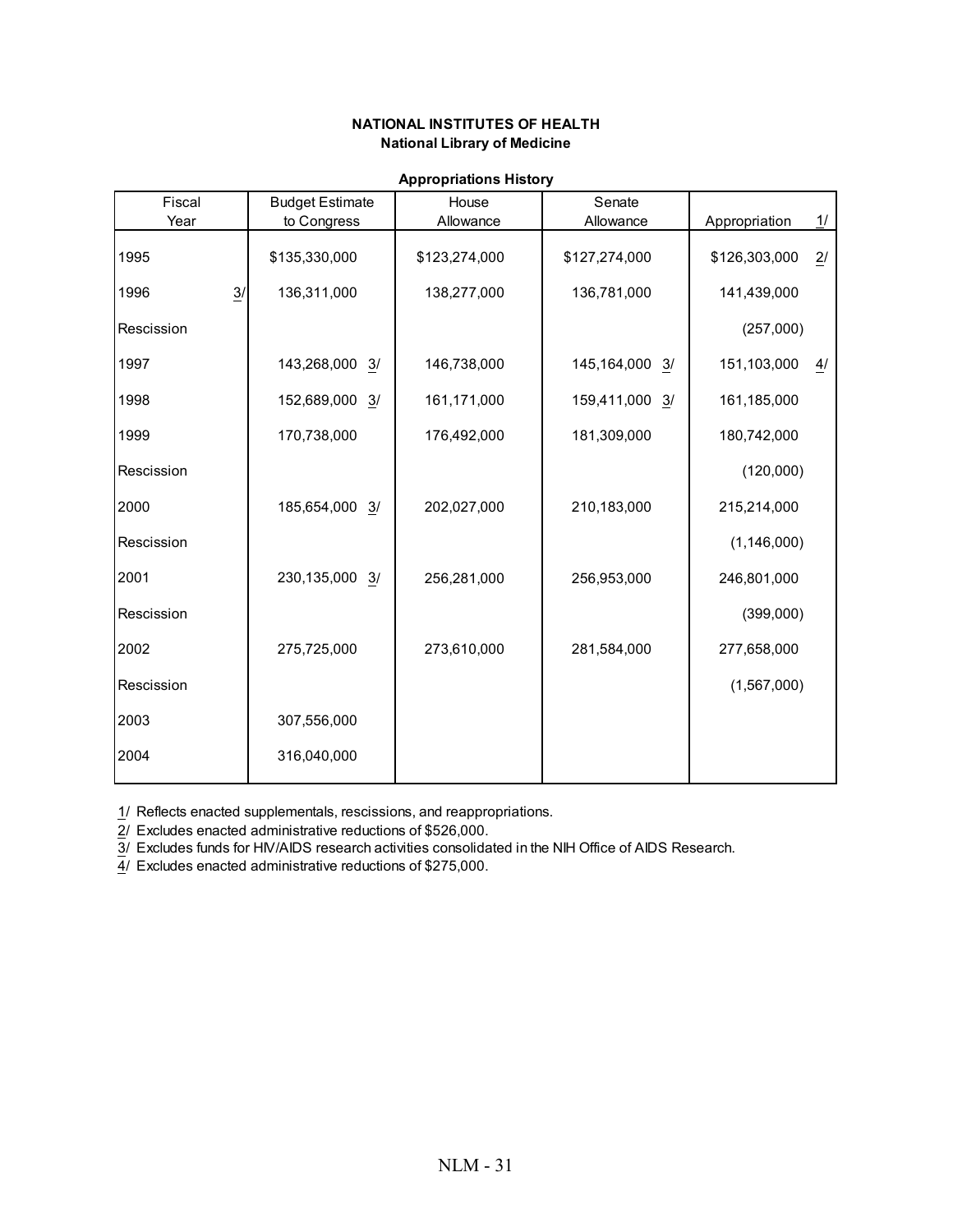| $\alpha$ . The case of the contraction of $\alpha$ is the contract of $\alpha$ |         |                     |          |
|--------------------------------------------------------------------------------|---------|---------------------|----------|
|                                                                                |         | FY 2003             |          |
|                                                                                | FY 2002 | Amended             | FY2004   |
| OFFICE/DIVISION                                                                | Actual  | Pres. Budget        | Estimate |
|                                                                                |         |                     |          |
|                                                                                |         |                     |          |
| Division of Library Operations                                                 | 354     | 353                 | 349      |
|                                                                                |         |                     |          |
| Lister Hill Nat'l. Ctr. For Biomedical Co                                      | 79      | 80                  | 78       |
|                                                                                |         |                     |          |
| National Center for Biotechnology Info.                                        | 117     | 123                 | 121      |
|                                                                                |         |                     |          |
| Div. of Specialized Information Service                                        | 31      | 32                  | 31       |
|                                                                                |         |                     |          |
| Office of the Director                                                         | 28      | 28                  | 28       |
|                                                                                |         |                     |          |
| Office of Administration and                                                   |         |                     |          |
| Management                                                                     | 46      | 43                  | 41       |
|                                                                                |         |                     |          |
| Division of Extramural Programs                                                | 18      | 18                  | 18       |
|                                                                                |         |                     |          |
|                                                                                |         |                     |          |
|                                                                                |         |                     |          |
| Total                                                                          | 673     | 677                 | 666      |
|                                                                                |         |                     |          |
|                                                                                |         |                     |          |
| FTEs supported by funds from                                                   |         |                     |          |
| Cooperative Research and                                                       |         |                     |          |
| <b>Development Agreements</b>                                                  | (0)     | (0)                 | (0)      |
|                                                                                |         |                     |          |
| <b>FISCAL YEAR</b>                                                             |         | Average GM/GS Grade |          |
|                                                                                |         |                     |          |
| 2000                                                                           |         | 10.3                |          |
| 2001                                                                           |         | 10.2                |          |
| 2002                                                                           |         | 10.2                |          |
| 2003                                                                           |         | 10.3                |          |
| 2004                                                                           |         | 10.3                |          |

# **Detail of Full-Time Equivalent Employment (FTEs)**